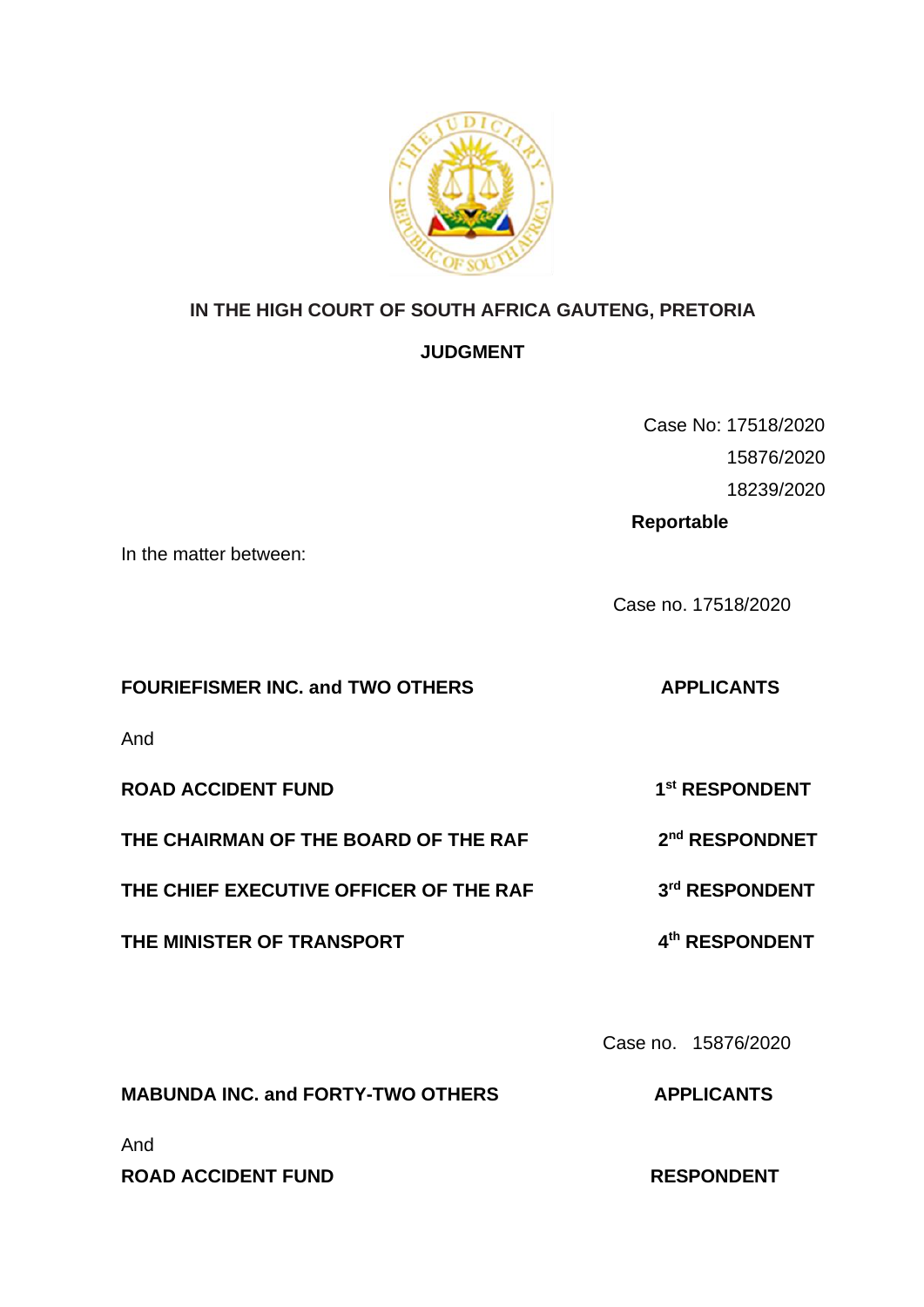# Case no. 18239/2020

# **DIALE MOGASHOA INC.** APPLICANT And **ROAD ACCIDENT FUND RESPONDENT**

**Neutral citation:** *FourieFismer Inc. and Two Others v Road Accident Fund* (17518/2020) [2020] ZAGP (1 June 2020)

**Coram:** Hughes J

**Heard:** 5 to 7 May 2020

**Delivered:** 1 June 2020

**Summary:** Administrative Law – Review – validity of the extension of an SLA - what constitutes administrative action – Section 217 of the Constitution – duties of the RAF Board – Regulation 13(1)(a) and (b) of the PPPFA – rationality of a decision – just and equitable relief.

## **ORDER**  \_\_\_\_\_\_\_\_\_\_\_\_\_\_\_\_\_\_\_\_\_\_\_\_\_\_\_\_\_\_\_\_\_\_\_\_\_\_\_\_\_\_\_\_\_\_\_\_\_\_\_\_\_\_\_\_\_\_\_\_\_\_\_\_\_\_\_

\_\_\_\_\_\_\_\_\_\_\_\_\_\_\_\_\_\_\_\_\_\_\_\_\_\_\_\_\_\_\_\_\_\_\_\_\_\_\_\_\_\_\_\_\_\_\_\_\_\_\_\_\_\_\_\_\_\_\_\_\_\_\_\_\_\_\_

1. The forms, service and time period prescribed by the Uniform Rules of Court are dispensed with and the applications are heard as one of urgency in terms of Rule 6(12) of the Uniform Rules of Court.

2. The Intervening Party is joined as the Fourth Applicant in the *FourieFismer* review application.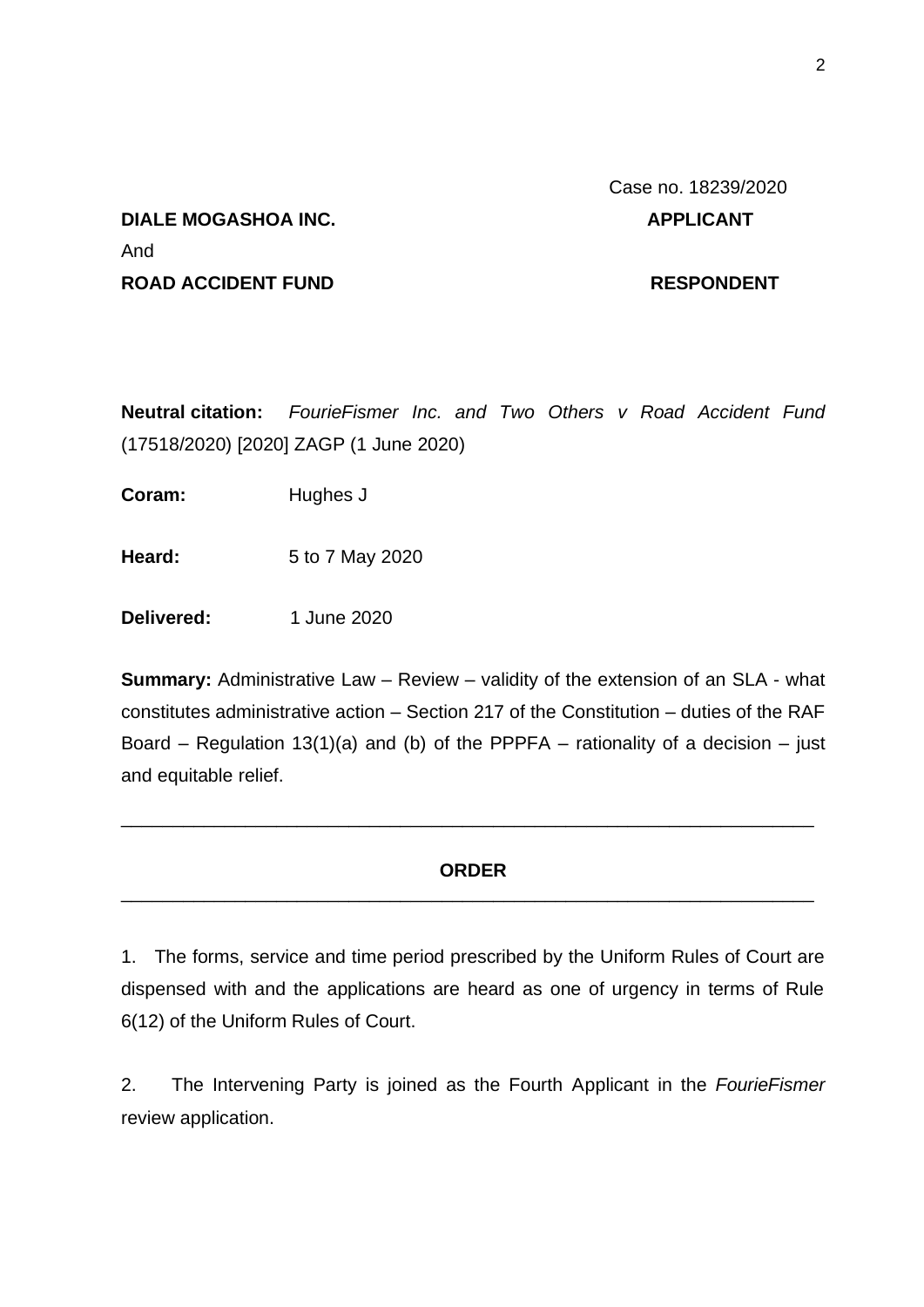3. The panel attorneys on the RAF's panel as at the date of the launch of the *FourieFismer* review application shall continue to serve on the RAF panel of attorneys.

4. The RAF shall fulfil all of its obligations to such attorneys in terms of the existing Service Level Agreement.

5. This order shall operate for a period of six (6) months from this order.

6. The Respondents are ordered to pay the costs of the review applications on a party and party scale, jointly and severally.

7. Such costs are to include the costs of two counsel for each legal team where so employed.

#### **JUDGMENT** \_\_\_\_\_\_\_\_\_\_\_\_\_\_\_\_\_\_\_\_\_\_\_\_\_\_\_\_\_\_\_\_\_\_\_\_\_\_\_\_\_\_\_\_\_\_\_\_\_\_\_\_\_\_\_\_\_\_\_\_\_\_\_\_\_\_\_

\_\_\_\_\_\_\_\_\_\_\_\_\_\_\_\_\_\_\_\_\_\_\_\_\_\_\_\_\_\_\_\_\_\_\_\_\_\_\_\_\_\_\_\_\_\_\_\_\_\_\_\_\_\_\_\_\_\_\_\_\_\_\_\_\_\_\_

#### **Hughes J**

#### **Introduction**

[1] Attorneys contracted to the Road Accident Fund (the RAF), commonly known as panel attorneys initiated the three review applications which serve before this court for determination. The panel attorneys are selected as such after the adjudication of a tender procurement process in terms of section 217 of the Constitution of the Republic of South Africa 1996, which must be fair, equitable, transparent, competitive and cost-effective. Those suitably qualified panel attorneys selected, form a panel contracted to the RAF for a period of five-years. The RAF from time to time would select an attorney from the panel to provide specialist litigation services in the various courts. The role of the panel attorneys is therefore to assist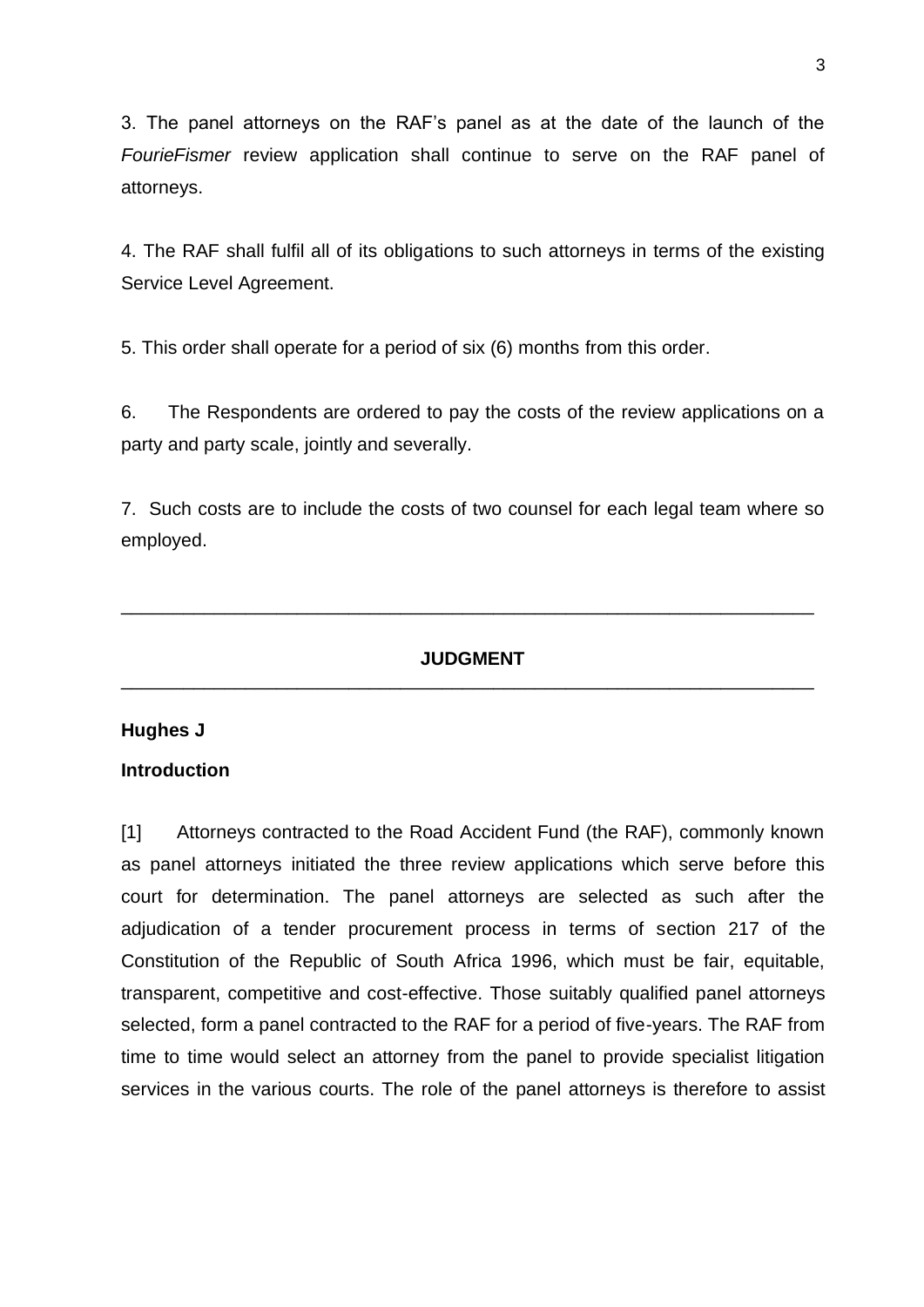the RAF duly perform its statutory mandate to ensure payment of compensation for loss or damage wrongfully caused by the driving of a motor vehicle<sup>1</sup>.

[2] No jurist, in my view, expresses the pivotal role that this juristic entity, the RAF, plays in our society, better than Moseneke DCJ in *Law Society of South Africa and Others v Minister for Transport and Another*:

'… The right to recourse under the common law proved to be of limited avail. The system of recovery was individualistic, slow, expensive and often led to uncertain outcomes. In many instances, successful claimants were unable to receive compensation from wrongdoers who had no means to make good their debts. On the other hand, it exposed drivers of motor vehicles to grave financial risk. It seems plain that the scheme arose out of the social responsibility of the State. In effect, it was, and indeed still remains, part of the social security net for all road users and their dependants.'<sup>2</sup> [My emphasis]

[3] Before embarking on an analysis of the robust arguments advanced by the litigants, I pause to reflect on this social responsibility of the State, which lies at the RAF's feet. This responsibility, in my view, cannot be fulfilled without taking cognisance of section  $12(1)(c)^3$  read with section  $7(2)^4$  and section 38<sup>5</sup> of the Constitution. It is thus clear that the RAF as a social security scheme, stands instead of the State to protect the freedom and security of persons and 'is obliged to afford an appropriate remedy to victims of motor vehicle accidents who suffer bodily injury as a result of someone else's negligence'. 6

#### **The Proceedings**

<sup>1</sup> Section 3 of the Road Accident Fund Act 56 of 1996

<sup>2</sup> *Law Society of South Africa and Others v Minister for Transport and Another* 2011(1) SA 400 (CC) at para 17.

 $3$  Section  $12(1)(c)$ -

<sup>(1)</sup> Everyone has the right to freedom and security of the person, which includes the right-

<sup>(</sup>c) to be free from all forms of violence from either public or private source;

<sup>&</sup>lt;sup>4</sup> Section 7(2) - The state must respect, protect, promote and fulfil the rights in the Bill of Rights.

<sup>&</sup>lt;sup>5</sup> Section 38 – Anyone listed in this section has the right to approach a competent court, alleging that a right in the Bill of Rights has been infringed or threatened, and the court may grant appropriate relief, including a declaration of rights. The person who may approach a court are - (a) anyone acting in their own interest; (b) anyone acting on behalf of another person who cannot act in their own name; (c) anyone acting as a member of, or in the interest of, a group or class of persons; (d) anyone acting in the public interest; and (e) an association acting in the interest of its members.

<sup>6</sup> Ibid para 57.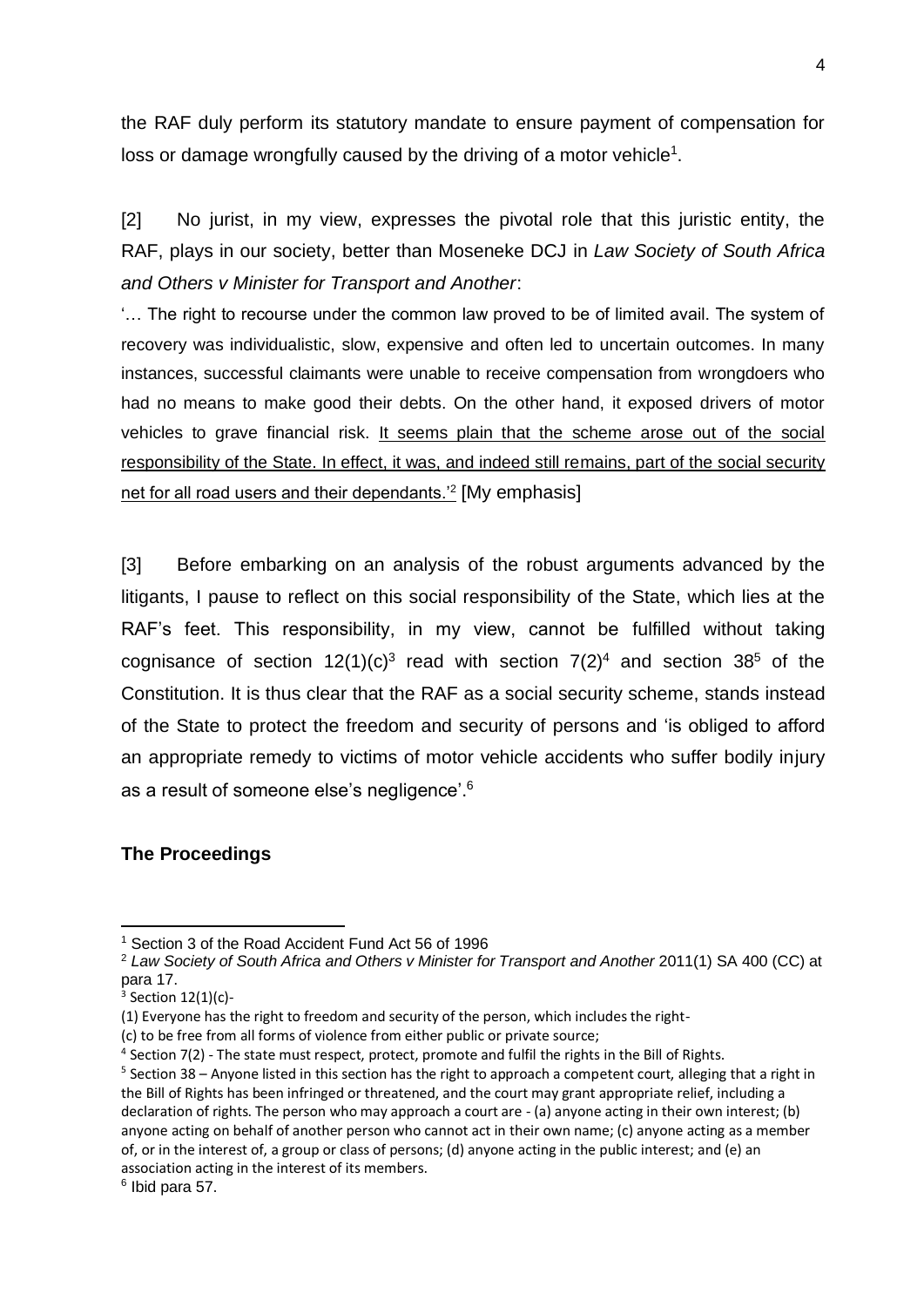[4] For easy reference, the three review applications will henceforth be referred to as the *FourieFismer* review, *Mabunda* review and *Diale* review. These review proceedings were intercepted by various interlocutory applications. The latter, in my view, are merely technical distractions raised by the various parties, which if granted a greater audience, will side track the main issues to be determined in these reviews.

[5] However, there is the matter of the interlocutory application of Maponya Incorporated to intervene in the *FourieFismer* review. This interlocutory application is worthy of attention. Initially, *Maponya* was a party to the *Mabunda* review, but subsequently withdrew, with the RAF accepting such withdrawal. At this juncture the *Maponya* intervention application is not opposed and is premised on the relief sought by *FourieFismer*, that the status *quo* of the panel of attorneys remains until a new panel is appointed or alternatively, if the review is not successful, *Maponya* seeks assurance from the RAF that their calculated fees and disbursements be paid by the RAF contrary to clause 14 of the Service Level Agreement (SLA) between the parties.

[6] In terms of rule 12 of the Uniform Rules of Court an applicant seeking leave to intervene must be a person 'entitled to join as a plaintiff or a defendant'. The joinder would be competent either on the basis of convenience or on the basis that the party whose joinder is in question has a direct and substantial interest in the subject-matter of the proceedings.<sup>7</sup> In these proceedings as *Maponya* is one of the affected panel attorneys contracted to the RAF who thus has a right to assert its claim against the RAF, this is sufficient to conclude that it has a direct and substantial interest in the subject matter of the proceedings in the FourieFismer review<sup>8</sup>. Maponya could have on their own accord asserted their claim against the RAF, however for the sake of convenience and as none of the litigant's will be prejudiced, *Maponya* is granted leave to intervene.

<sup>7</sup> Herbstein & Van Winsen – *The Civil Practice of the High Courts of South Africa 5 ed (2009) vol 1* at 225-226.

<sup>8</sup> *Sandton Civic Precinct (Pty) Ltd v City of Johannesburg & Another* 2009 (1) SA 317 (SCA) at para 19.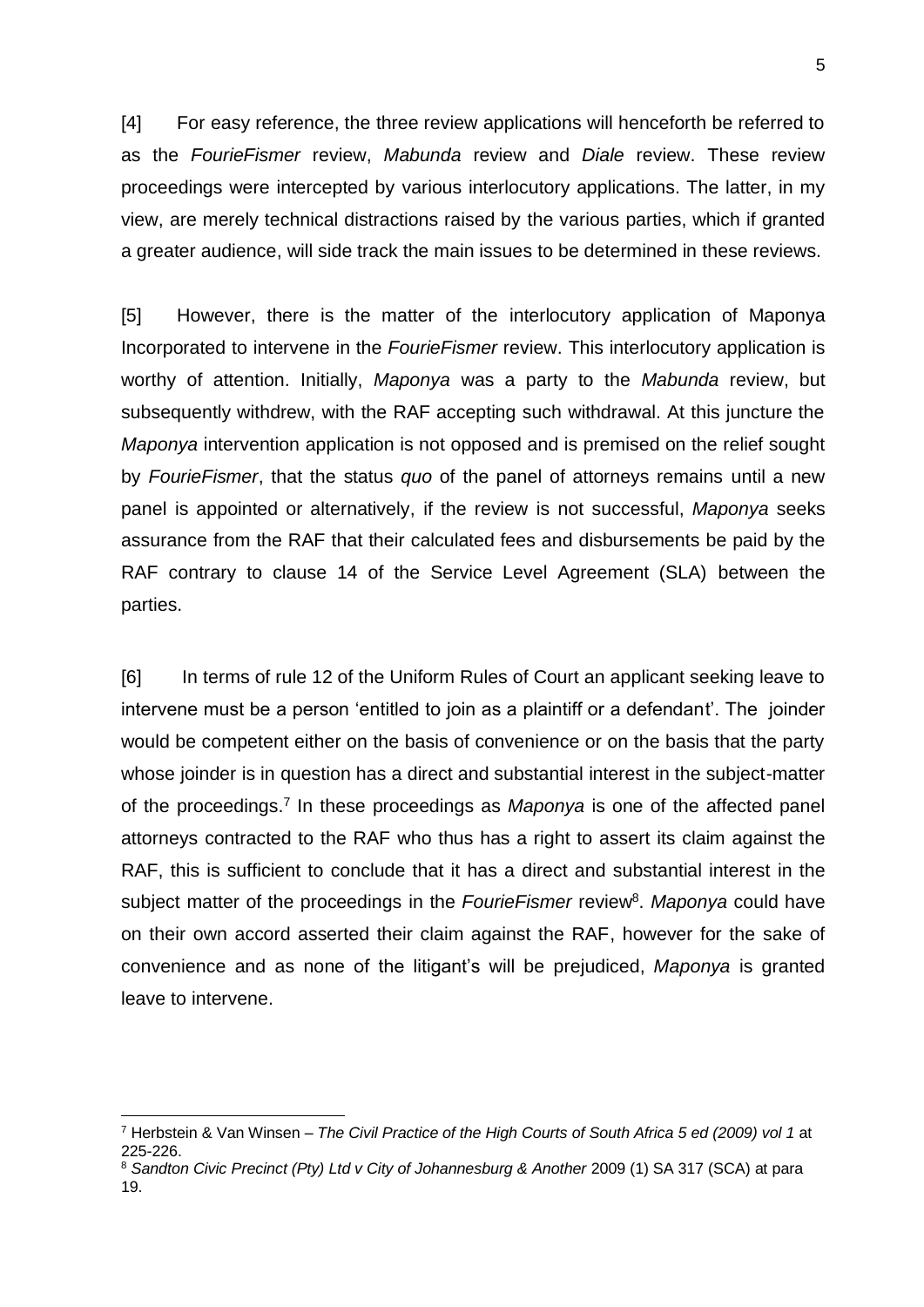[7] Back to the reviews, notably these were not consolidated, instead the parties reached an agreement that they would be heard simultaneously. On 23 April 2020 Tolmay J ordered that all three review applications be heard all together. Incidentally, none of the parties have requested a formal consolidation in terms of Rule 11 of the Uniform Rules. Turning to the issue of urgency and dispensing with the rules in terms of rule 6(12), it is imperative to highlight that all the litigants in these proceedings conceded that these proceedings were urgent, primarily so, their contracts with the RAF comes to an end on 31 May 2020. These proceedings warrant an endorsement as being urgent.

[8] In closings this topic I must mention that Davis J in dealing with Part A of the *Mabunda* application granted leave to the Law Society of South Africa(LSSA) and the Black Lawyers Association(BLA) to enter the fray as *amici curiae.*

#### **The Relief**

- [9] Collectively the panel attorneys seek the following relief:
	- (a) That the decision of 18 and 20 February 2020 calling upon the panel attorneys to handover their files, which are not finalised, be reviewed and set aside as constitutionally invalid;
	- (b) That the cancellation of tender RAF/2018/00054 on 26 and 28 February 2020 be reviewed and set aside and declared unconstitutional and invalid;
	- (c) That the decision of the RAF to dispenses with the services of the panel attorneys from 1 June 2020 be reviewed and set aside as constitutionally invalid;
	- (d) That the panel attorneys continue to service the RAF until 30 June 2020 or until the RAF has appointed a panel of attorneys in terms of the tender RAF/2018/00054 or until appointments are made arising from a fresh tender process.

[10] In the *Mabunda* review the litigants additionally seek the withdrawal of the handover notices and the withdrawal of the cancellation of tender notices. Whilst, in the *Diale* review the additional relief sought is that the RAF adjudicate tender RAF/2018/00054. The outcome of which be published within 60 calendar days from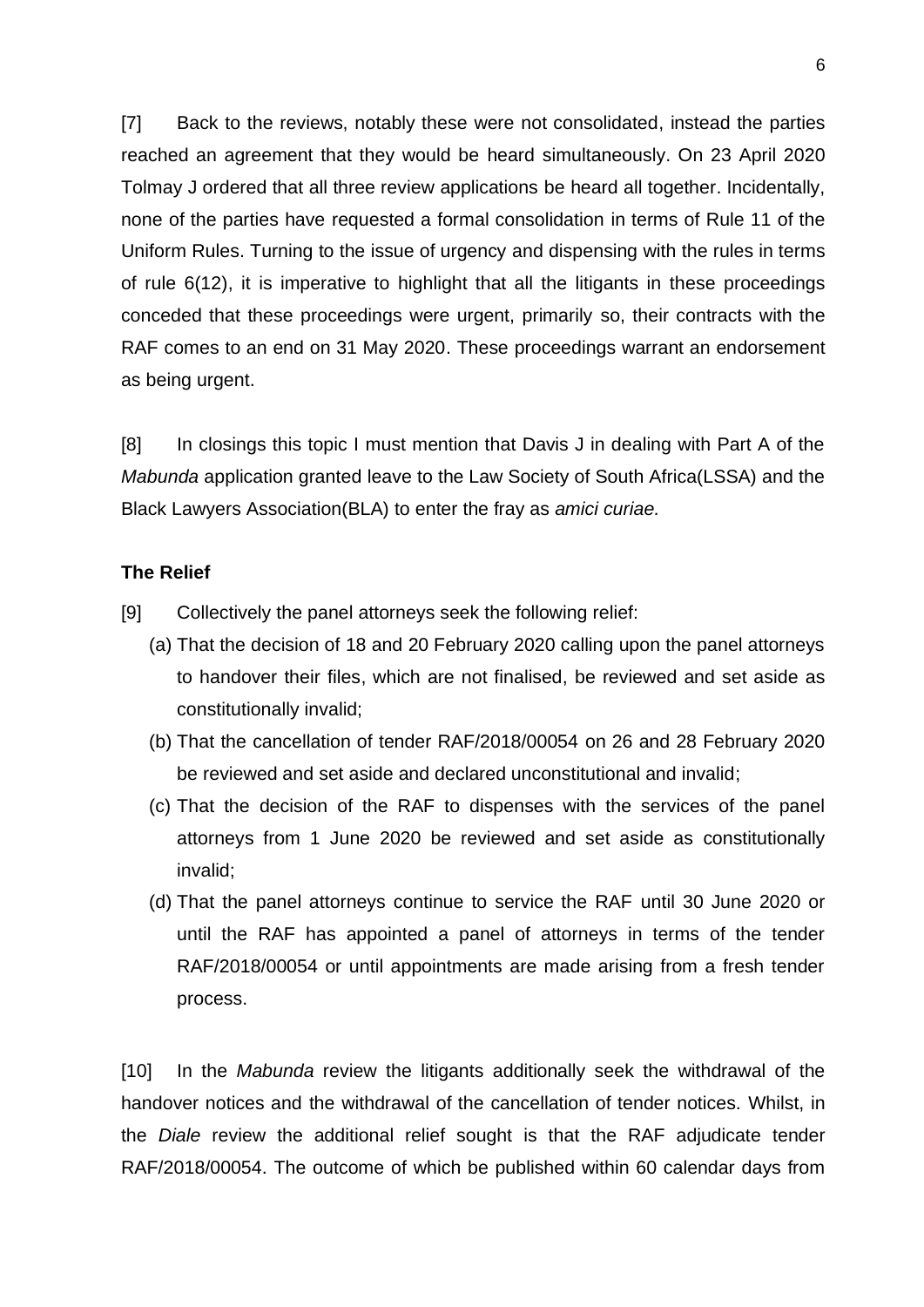this order. *Diale* further seeks that the second addendum to the SLA of 21 November 2019 be reviewed and set aside. On the other hand, *Maponya* as the intervening party to the *FourieFismer* review, seeks not to review the handover notices, but rather requests an undertaking from the RAF, if the reviews fail, to be paid their calculated fees and disbursements contrary to clause 14 of the SLA.

#### **Background Facts**

[11] The current 103 panel of attorneys contracted with the RAF pursuant to a procurement tender of 2014, to provide the RAF with specialist litigation service for a period of five years. The SLA duly concluded between the panel attorneys and the RAF, would lapse with the effluxion of time on 29 November 2019. Hence, on 30 November 2018 tender RAF/2018/00054 was published with the closing date recorded as 28 February 2019. Whilst, still busy with the adjudicating of tender RAF/2018/00054, two addendums were made to the SLA. This resulted in an extension in the contract period between the panel attorneys and the RAF, which would culminate on 31 May 2020.

[12] During the course of 2019, Mr Collins Letsoalo, the Deputy Director General: Finance of the Department of Transport was seconded by the Minister of Transport to the RAF. He was duly appointed as Acting Chief Executive Officer (ACEO) in September of that year. At that stage the functioning of the RAF was in the hands of an interim Board duly appointed on 1 July 2018. This changed, as on 5 December 2019 the Minister of Transport appointed and inducted a permanent Board. According to the induction message of the Minister of Transport, he pressed upon the Board to 'bring stability at leadership level and enable management, with your guidance to turn the tide'. Further, that serious attention of the Board would be required to build internal capacity of the RAF which 'may involve in-sourcing legal work and directly employ[ing] attorneys to process the case load'. This he believed would save the RAF R 2,9 billion per annum.<sup>9</sup>

<sup>9</sup> Extracted from Speaking Notes of the Minister of Transport on announcement of the Board on 5 December 2019.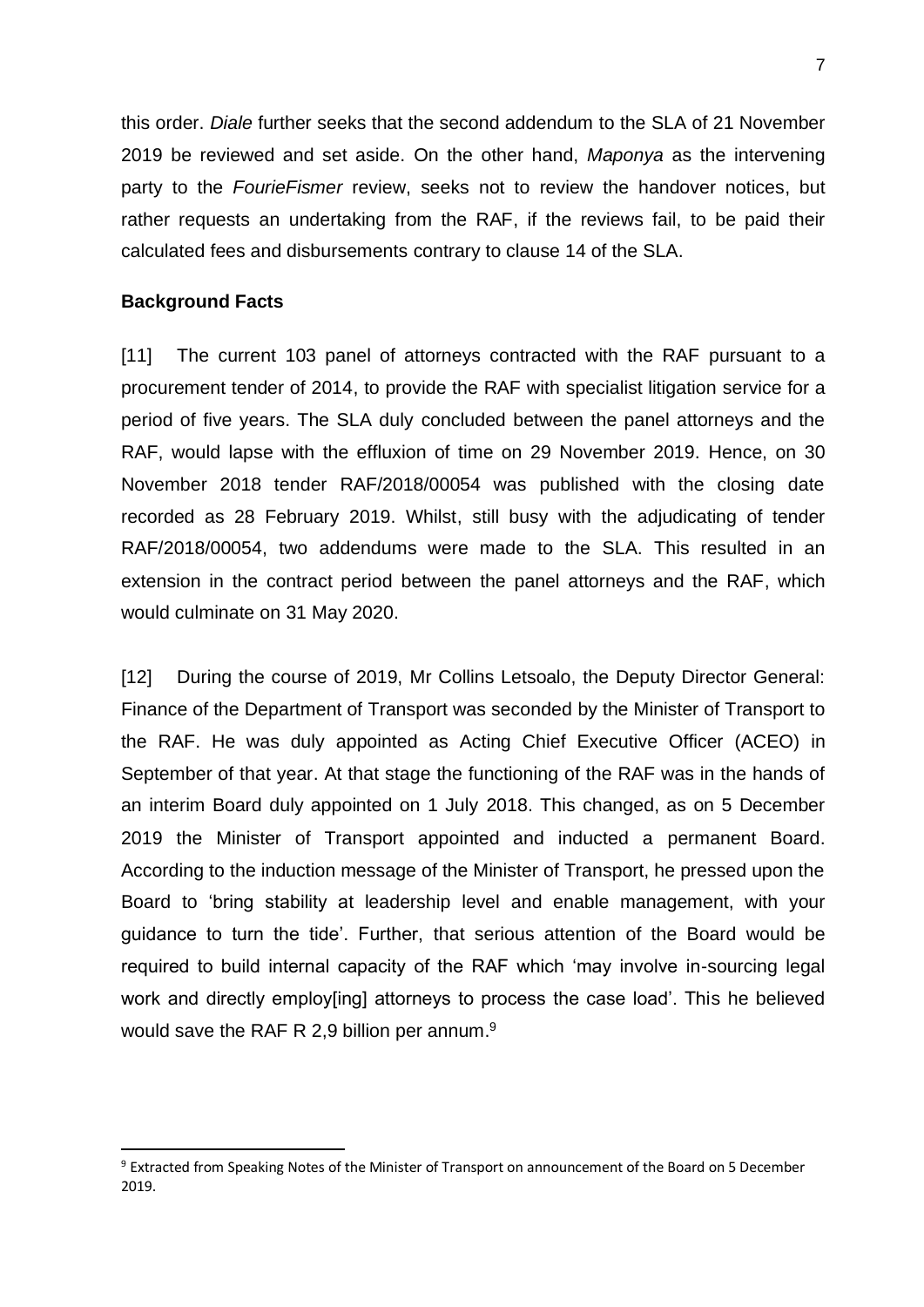[13] According to the RAF the issue of in-sourcing versus outsourcing of legal specialist services was an issue that the interim Board as far back as 22 October 2019 had resolved that the RAF was to investigate. The ACEO states in his affidavit that 'this was the genesis of the decision to dispense with the use of panel attorneys'.<sup>10</sup> In addition to the above, on 22 October 2019 management sought approval from the interim Board to extend the SLA of the panel attorneys for a further six months as the conclusion date of November 2019 was looming. A meeting was convened with the management of the RAF and after submissions were made by management, the interim Board extended the panel attorney's SLA for a further six months ending on 31 May 2020.

[14] In line with the mandate to insource, management conducted a presentation to the Board on 12 December 2019 of their development Strategic Plan 2020/2025 and their Annual Performance Plan 2020/ 2021. It was resolved at the latter meeting that a two-day strategic workshop be held in January 2020. Moving along, on 17 and 18 January 2020 the Board held the two-day strategic workshop. This resulted in the signing of the Boards Performance Agreement on 22 January 2020. In addition, at the strategic session, the following major issues of concern were highlighted:

reduction of fees;

revision of the structures and business processes; integrated claims assessment system; and rehabilitation network and revision of supply chain management structures.

Incidentally, these were prioritised by the Minister of Transport in his induction speak to the Board on 5 December 2019.

[15] On 28 January 2020 the Board held its first quarterly meeting for the year. The Board resolved at this meeting that a working group be formed, duly selected from its members. This working group would meet with management on 30 January 2020 to finalise the draft Strategic Plan 2020-2025 and Annual Performance Plan 2020/2021, prior to its approval by round robin resolution. According to the ACEO that meeting

<sup>&</sup>lt;sup>10</sup> Para 30 of Acting CFO, Collis Letsoalo's affidavit at pare 29 pg. 004-81.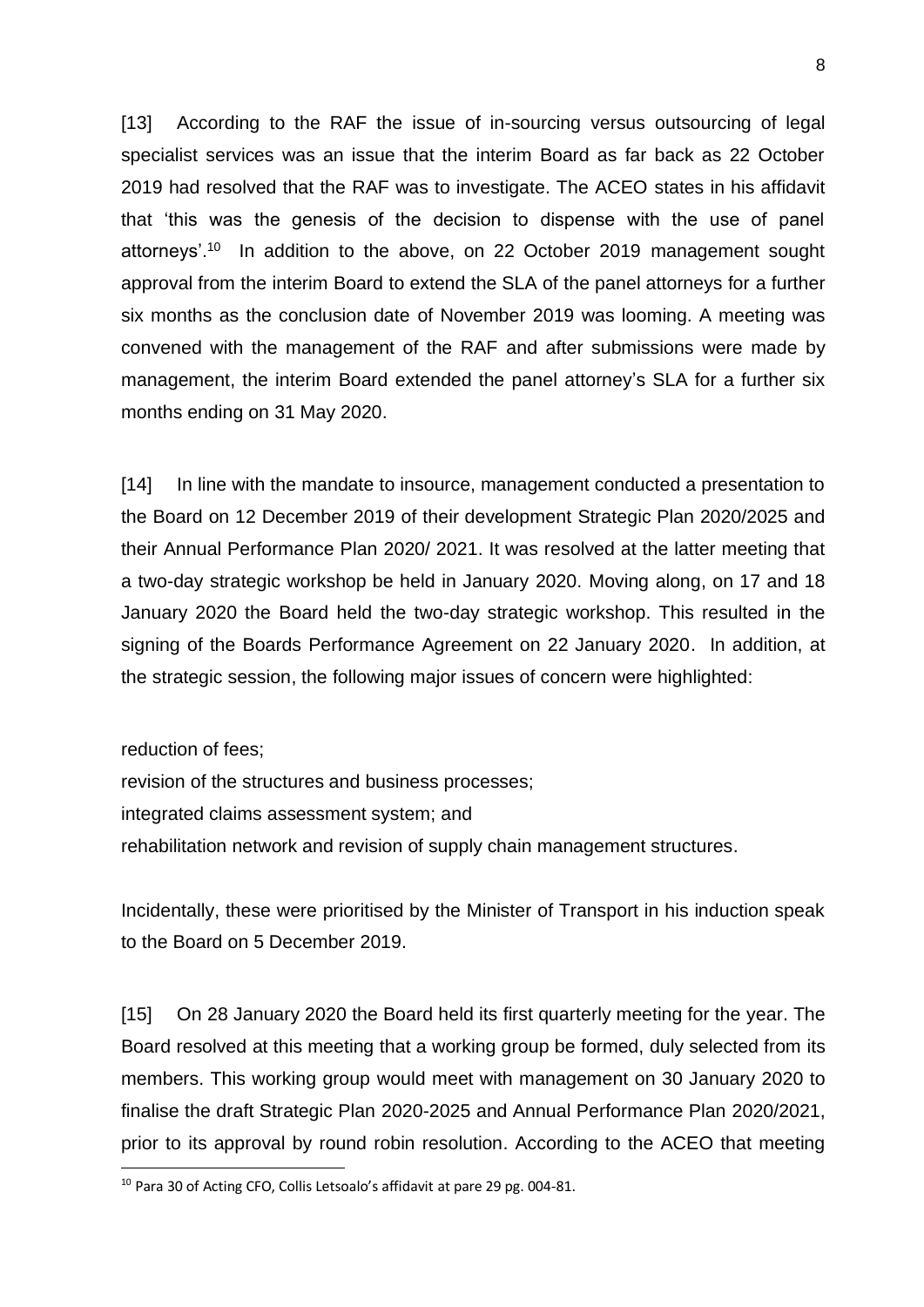did take place on 30 January 2020, however no minutes are available for that meeting or could be produced. Be that as it may, the ACEO states that, at that meeting management presented a detailed business strategy where the reduction of legal costs was interrogated by the Board members of the working group.

[16] On 31 January 2020 the Strategic Plan was approved by the Board apparently by round robin resolution as per the resolution of 27 February 2020, which resolution was certified as such on 9 March 2020. In essence, the round robin resolution taken to approve the Strategic Plan 2020/2025 and the Annual Performance Plan 2020/ 2021 was only certified as such on 9 March 2020.

[17] The next meeting of the Board took place on 27 February 2020. At that meeting, the ACEO states that he had '… indicated that the Fund was incurring unnecessary legal costs within its claims litigation'. It was also in this meeting that the Board noted the minutes of the meeting held by the interim Board on 22 October 2019 when management was directed to investigate insourcing of legal services. Critically, according to the ACEO's recollection as set out at para 71.8 of his answering affidavit, he states 'that it was agreed in the meeting of 22 October 2019 that the contracts with the panel of attorneys will be extended while consideration was being given to the best interest of the Fund and reduction of legal fees.'

[18] According to the resolution taken by the Board at the meeting of 27 February 2020, certified as such on 11 March 2020, management was tasked to prepare a detailed handover plan, which could be substantiated and implemented. I must point out that the Board actually resolved that the handing over of files from panel attorneys would be as per the extract:

'1. The Board would write a letter to the Law Society of South Africa and request a meeting.

2. Management was requested to prepare a detailed handover plan which could be substantiated and implemented.

3. The Board delegated the oversight of the implementation of the detailed plan to the OPSIT Committee. The Chairperson of the OPSIT Committee would serve as liaison with management.

4. Reporting should take place on a weekly basis.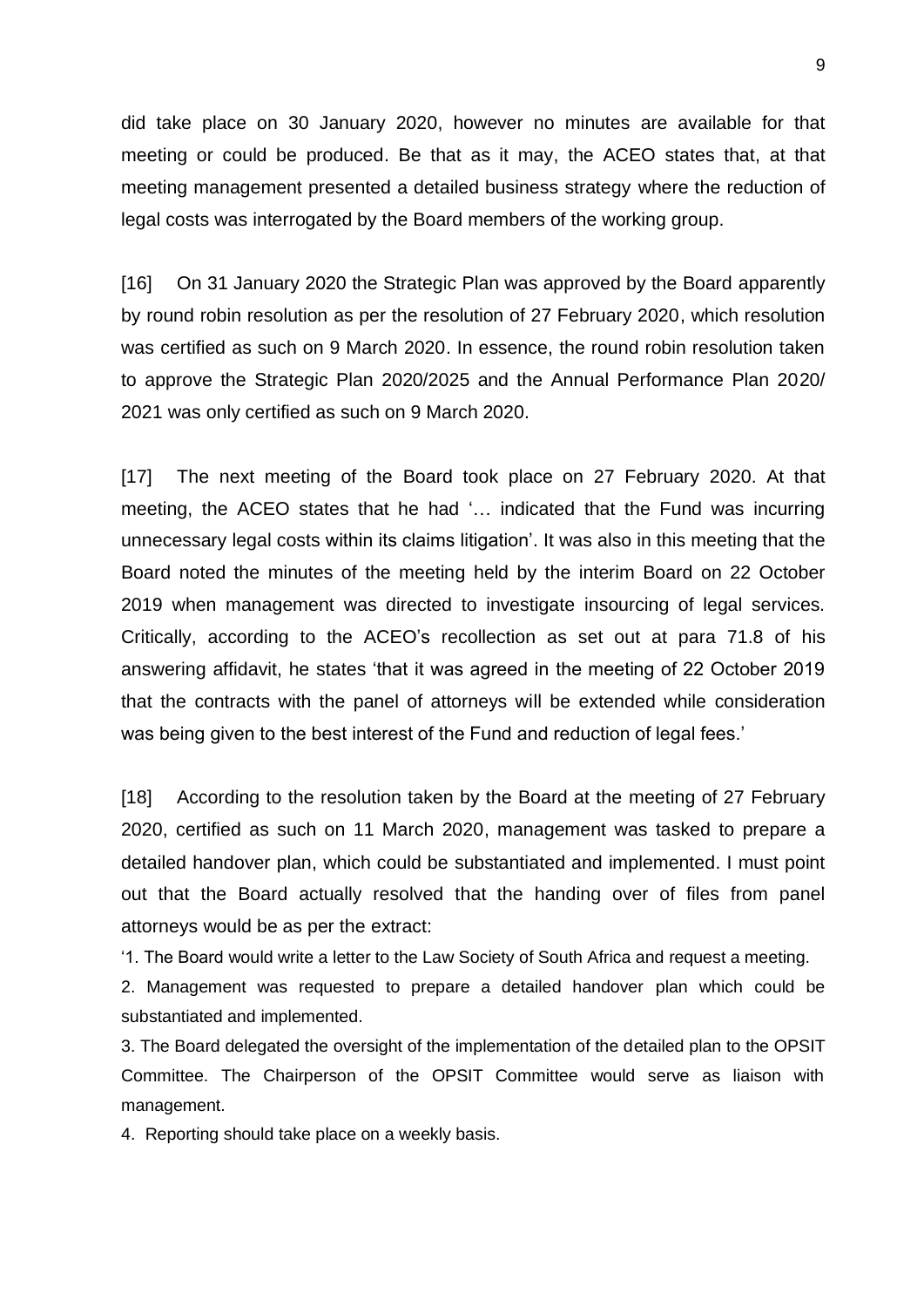5. Should there be failure in terms of the implementation of this particular plan there will be consequences movement.' <sup>11</sup>

[19] According to the ACEO it was at this meeting on 27 February 2020 that 'the Board supported or ratified the decision by the (BAC) [Bid Adjudication Committee ] to cancel the tender.<sup>'12</sup> In the record bundle at page 003-98 it is noted that the Board by round robin resolution on 27 February 2020 resolved to approve the Strategic Plan 2020-2025 and the Annual Performance Plan 2020/2021. This resolution was certified on 9 March 2020.

[20] The last of such resolutions was as a result of a virtual Microsoft teams meeting of the Board on 29 April 2020. Here the Board resolved that the Chairperson of the Board would depose to an answering affidavit in the *FourieFismer* review, on behalf of the Board. Further, that the Board supported the new operating model and that 'The Board supported management in the execution of the provisions of the service level agreement, as amended, entered into between the Road Accident Fund("RAF") and the RAF's Panel of Attorneys (Operations)<sup>' 13</sup> This resolution was certified by the Vice-Chairperson on 30 April 2010 a day after the virtual meeting was held. Of interest is the fact that the ACEO in his answering affidavit contends that by the 14<sup>th</sup> April 2020 not all of the Board members were forwarded the handover plan as directed by the Board. This is so as the OPSIT Chairperson, Mr Moses Nyama who was tasked to serve as liaison with management, sent the plan that he received from the Chief Operations Officer (COO) to the Chairperson of the Board on 26 March 2020. However, after he had requested that the Chairperson disseminated the handover plan to other members of the Board on 30 March 2020, he was made aware that by the 14<sup>th</sup> April 2020 other members of the Board had still not received the handover plan.

*The notifications for return of the RAF's files*

<sup>11</sup> Resolution of the Board of meeting on 27 February 2020 certified on 11 March 2020.

 $12$  Ibid para 30.

<sup>&</sup>lt;sup>13</sup> Extract from resolution of Board meeting on 29 April 2020.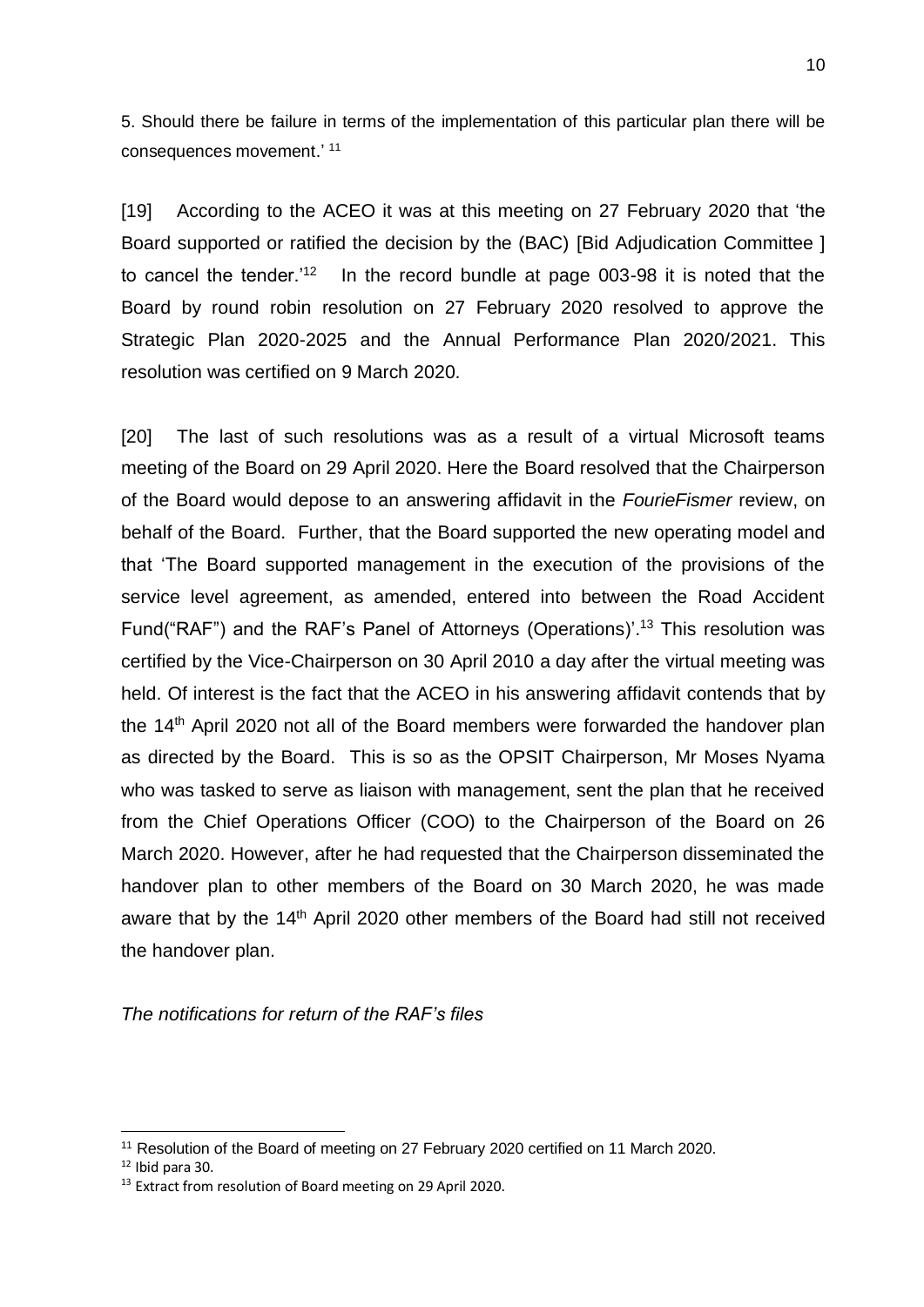[21] On 18 February 2020 the panel attorneys received correspondence from the COO, Ms Lindelwa Xingwana-Jabavu, which had the heading: 'Notification of handover pursuant to clause 14 of the service level agreement with RAF panel attorneys'. This notification set out the handover schedule to be adopted by the panel attorneys and the condition thereto. However, on 20 February 2020 the initial notification was retracted and replaced. What differed in the latter notification is that the schedule for the handover process differed and there were additional conditions in respect to handing over the files.

[22] It is worthy to note for further discussion below that the second notification contained the following paragraph:

'Further be advised that you are to fully comply with the provisions of clause 14.4.7 of the SLA by ensuring that the following is contained in the file:

- Opinion on merits
- Opinion on quantum
- Areas of dispute
- Stage of pleadings
- Current status
- Recommendations'

#### *The notifications to cancel tender RAF/2018/00054*

[23] On 21 February 2020 the COO requested the Acting General Manager -Supply Chain Management, Mr John Modisa, to facilitate the cancellation of the tender for panel attorneys RAF/2018/00054, as it was unaffordable and there were changed business circumstances in the RAF, which tender was advertised in November 2018. The services of the panel attorneys in respect of the 2014 tender would expire on 29 November 2019, but as an extension of a further six months was granted the services of the panel attorneys would come to an end on 31 May 2020. The rationale behind the cancellation was that the RAF had decided to adopt a new litigation model where litigation would be facilitated in-house and as such there would be no need for legal representation by the panel attorneys. Hence, the tender was no longer required.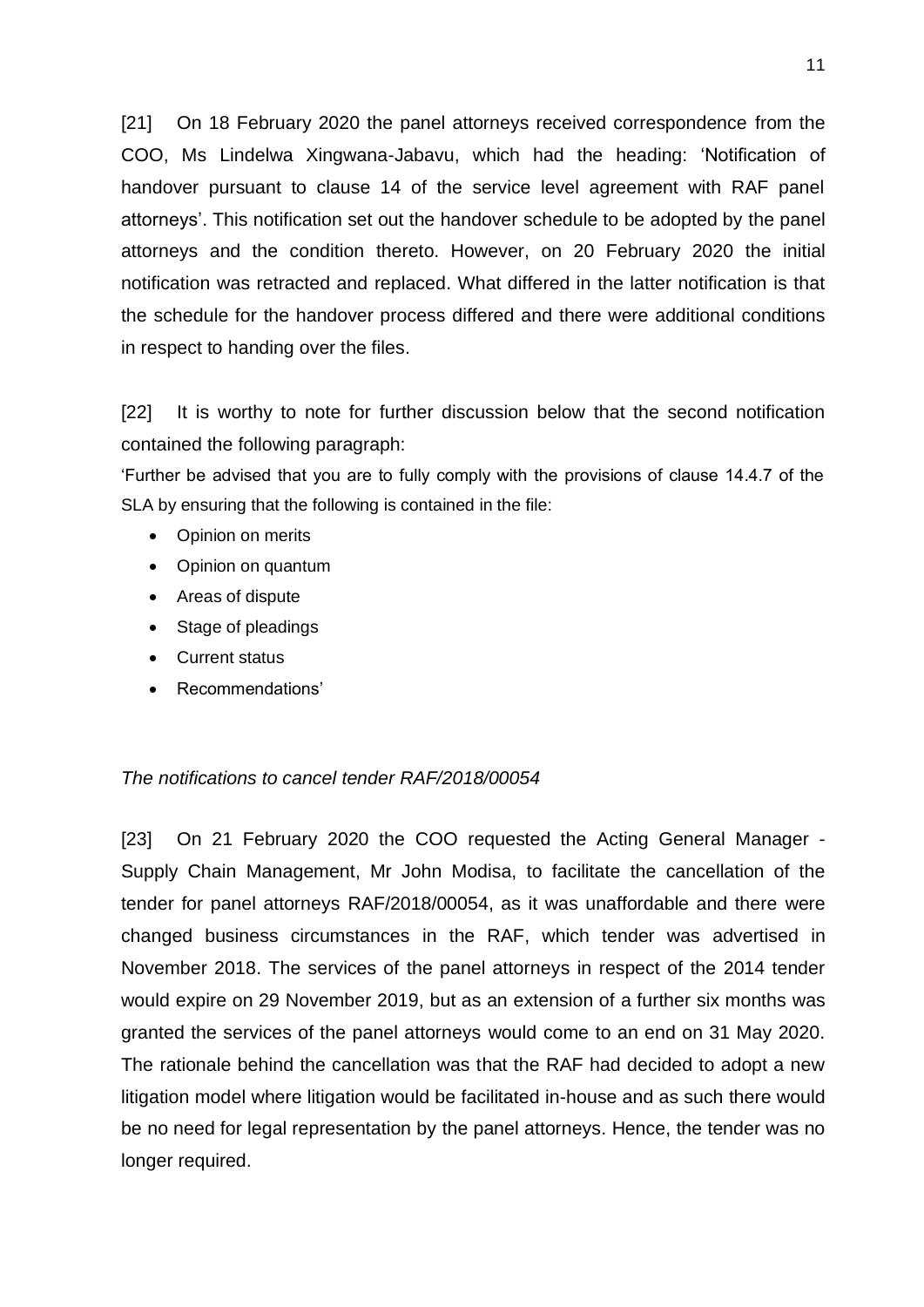[24] Following on the above, Ms Thuthuka Kweyama, one of the Supply Chain Management Practitioners, issued by an internal memorandum on 25 February 2020. In this internal memorandum she sought approval from the Bid Adjudication Committee (BAC) to cancel the 2018 tender RAF/2018/00054 for the procurement of specialised legal services. She informed the BAC that the cancellation was necessary as the services were unaffordable and there were now changed circumstances within the RAF.

[25] It was noted on the memorandum that the bids in respect of the tender sought to be cancelled had an extended validity period which would only end on 14 June 2020. On the same day, 25 February 2020, the memorandum was distributed, discussions were held and the BAC recommended the approval of the cancellation for the reasons advanced above. It was also recorded that these reasons were in line with regulation 13 of the Preferential Procurement Regulations of 2017<sup>14</sup>. The resolution having been passed on 25 February 2020 where the BAC approved the cancellation of tender RAF/2018/00054 'due to unaffordability of services as advertised in the tender, as well as changed circumstances'.

[26] Consequently, on 26 February 2020 the Chief Financial Officer (CFO) issued a letter to all bidders notifying them of the cancellation of tender RAF/2018/00054. However, no reasons were advanced for the cancellation. Hence, on 28 February 2020 a follow up notification was issued to all bidders. The notification of 26 February 2020 was withdrawn and this time the CFO advised the bidders the reasons for the cancellation. I find it prudent to set out the two reasons advanced:

'(a) The RAF's dire financial situation has necessitated a review of its operating model, which resulted in a conclusion that there is no need to have the panel of attorneys. Consequently, the RAF no longer requires the services, which were specified in the invitation.

(b) In addition to (a) above, the RAF's financial situation which continues to worsen on a daily basis has rendered the funds no longer available to cover the total envisaged expenditure.'

<sup>&</sup>lt;sup>14</sup> Regulation 13 of the Preferential Procurement Regulations of 2017 reads as follows:

<sup>(1)</sup> An organ of state may, before the award of a tender, cancel a tender invitation if-

<sup>(</sup>a) Due to changed circumstances, there is no longer a need for the goods or services specified in the invitation;

<sup>(</sup>b) Funds are no longer available to cover the total envisaged expenditure.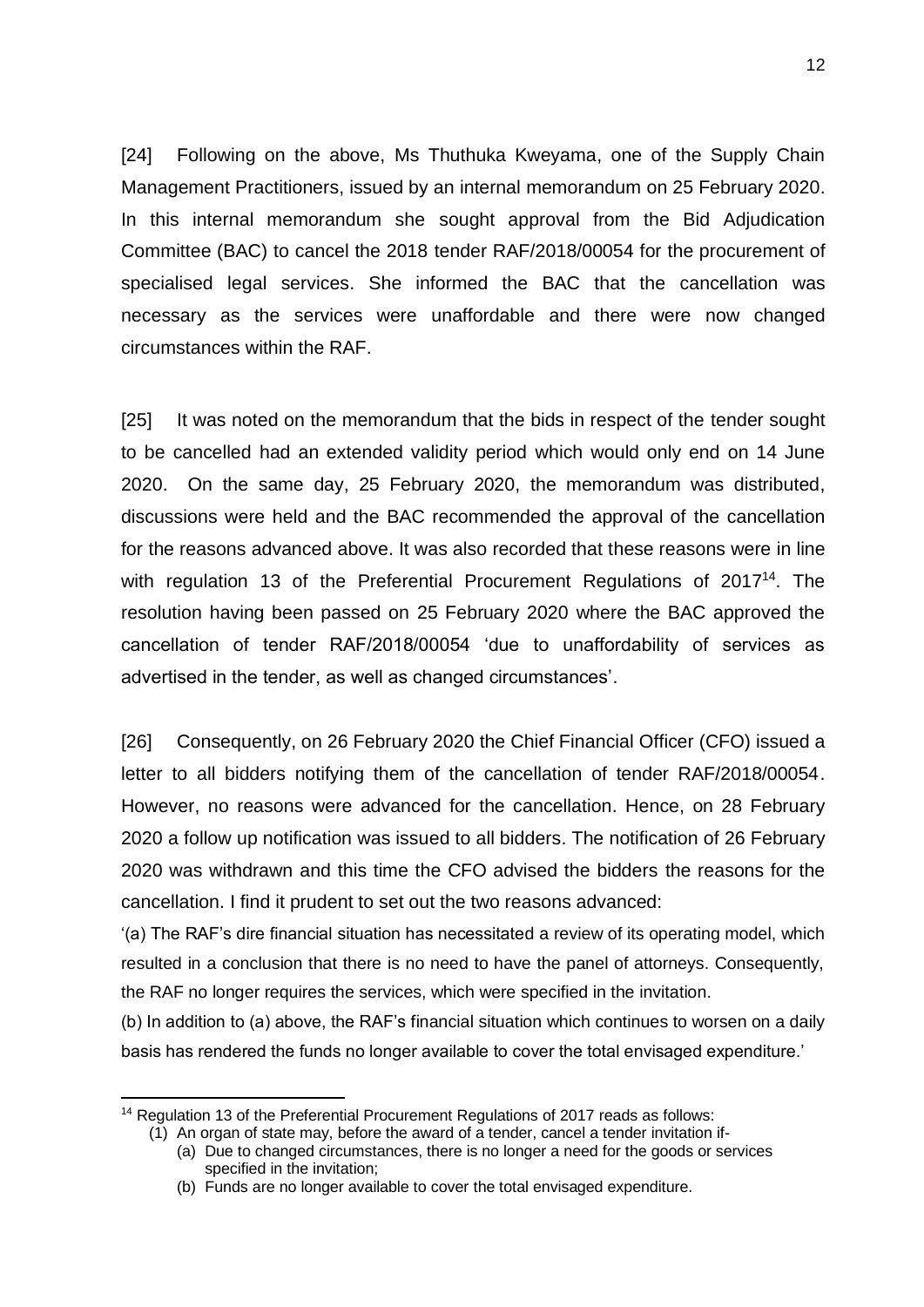#### **Discussion**

[27] I propose to commence this discussion from whence the wheels started turning in order to bring the cancellation of the tender with the panel attorneys into the fray. This in my view would have been the extension of the SLA which was due to come to a head on 29 November 2019.

# *Is the second addendum of the SLA invalid and unlawful?*

[28] It is trite that the panel of attorneys are contracted to the RAF to render specialised legal services. Their relationship is governed by a SLA concluded between them. Incidentally, the SLA between these panel attorneys comes to ahead on 31 May 2020. Prior to this, that specific SLA was due to end on 29 November 2020 through the effluxion of time and it is clause 14 that sets out the handover prescripts. The initial SLA catered for notification 4 months before the SLA come to an end. <sup>15</sup> Fast forward, the RAF by way of a second addendum reduced this notification period to 1 month.

[29] I am mindful that in terms of clause 7.3 of the SLA the RAF has a right to extend the contract with its service provider, the panel attorney, as it deems fit and necessary in the circumstances. Indeed, this is subject to the panel attorney's right to terminate the contract in terms of clause 12 of the SLA. Even so, counsel for *Diale* submits that the RAF does not derive its power to extend the contract from the SLA, but rather from section 217 of the Constitution. They further argue that the extension sought by the RAF was to procure and to extended the specialised legal services of their panel attorneys duly contracted. Thus, the procurement of such services is sought in terms of section 217. In light of the aforesaid they conclude that the second addendum is not valid nor is it lawful.

<sup>15</sup> Clause 14 Handover Process (by effluxion of time)

<sup>14.1</sup> Four (4) months before the expiry of this Service Level Agreement by effluxion of time the Fund 's Contract Manager shall deliver to the Firm in writing, a Notice of Handover advising the Firm to start to prepare all unfinalised files in its possession for the hand over process.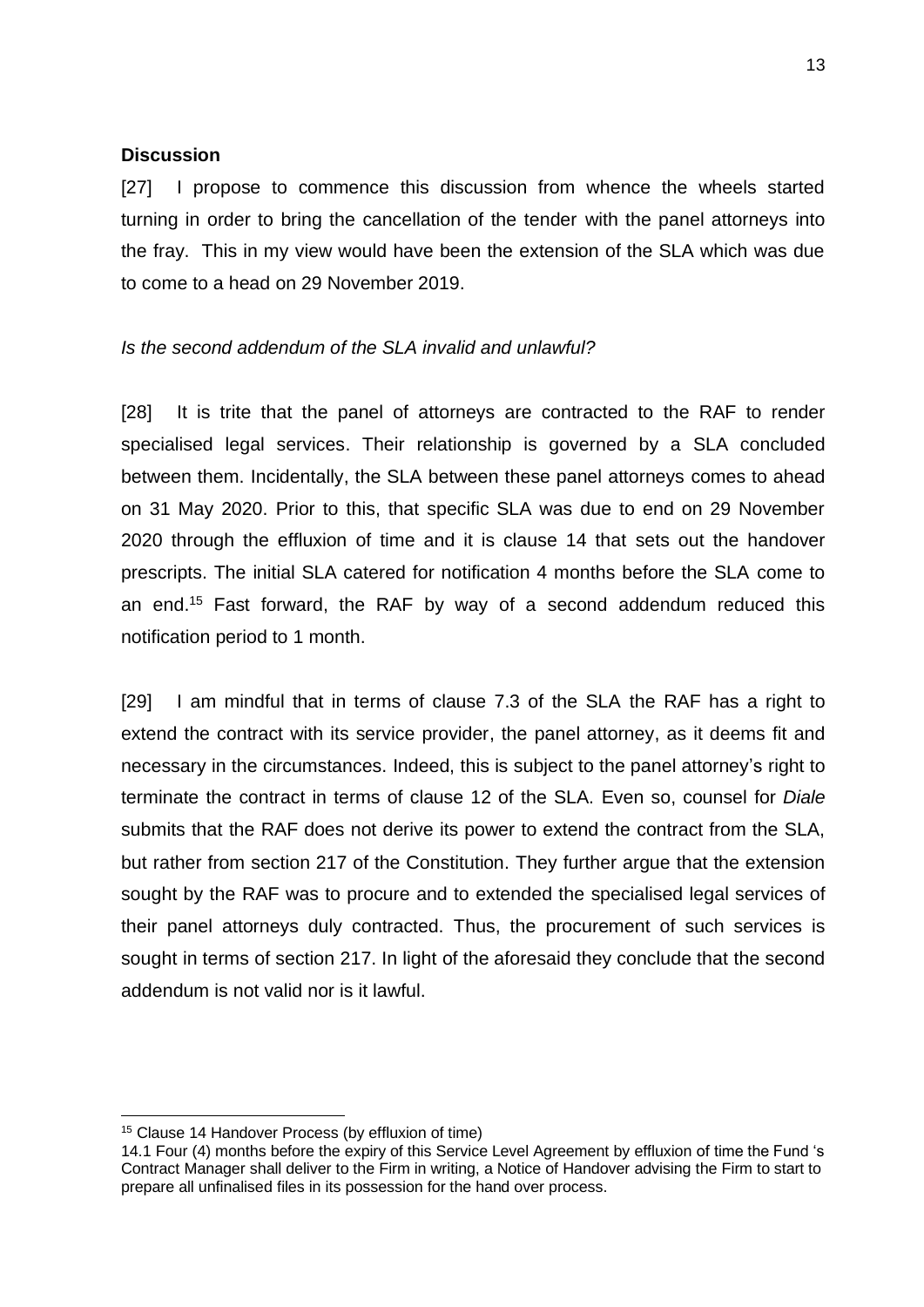[30] Following on the last submission the question then is why so? Counsel for *Diale* argues that they were not consulted as regards the period of the extension. Further, that the period was not mutually agreed upon and was merely imposed by the RAF on the panel attorneys. This in essence led to the panel attorneys being coerced to agree to the second addendum imposed. To bolster their submissions, they refer to the letter that the RAF sent to them about the second addendum requesting their signature. The invalidity and unlawfulness is also exacerbated by the fact that the period set out for the handover in the second addendum is not in line with the purpose envisaged in the initial clause 14, as a period of 1 month and that of 4 months initially envisaged, does not cater for that which ought to be attended to prior to an orderly handover of the files.

[31] Added to the aforesaid is the submission made by *Diale* in his founding affidavit para 4.9, which was pointed out was not denied by the RAF. This is that the reason behind the extension via the second addendum till 31 May 2020, was to enable the RAF to complete the adjudication process of the said tender. This is substantiated, in my view, by the fact that the first addendum extended the validity period of the bid to 17 February 2020, whilst the second addendum extended the validity period of the bid to 14 June 2020. These factors are extracted from the memorandum of 25 February 2020 between the SCM practitioner and the BAC.

[32] For easy reference the RAF's letter addressing the second addendum to the panel attorneys relied upon by *Diale* is set out below:

'The RAF has approved an extension of the SLA period up to 31 May 2020. In addition to the extended period, the RAF has proposed to align the SLA with its operational and administrative requirements.

You are required to sign the attached addendum and return it to the RAF by no later than 15:00 on 21 November 2019…

In the event that you do not agree to the provisions of the Second Addendum, you are required to return all original files to the RAF Regional Office closest to you by close of business on 22 November 2019'. <sup>16</sup> [Emphasis by *Diale*]

<sup>16</sup> At para 4.11 of *Diale's* founding Affidavit pg. 001-222.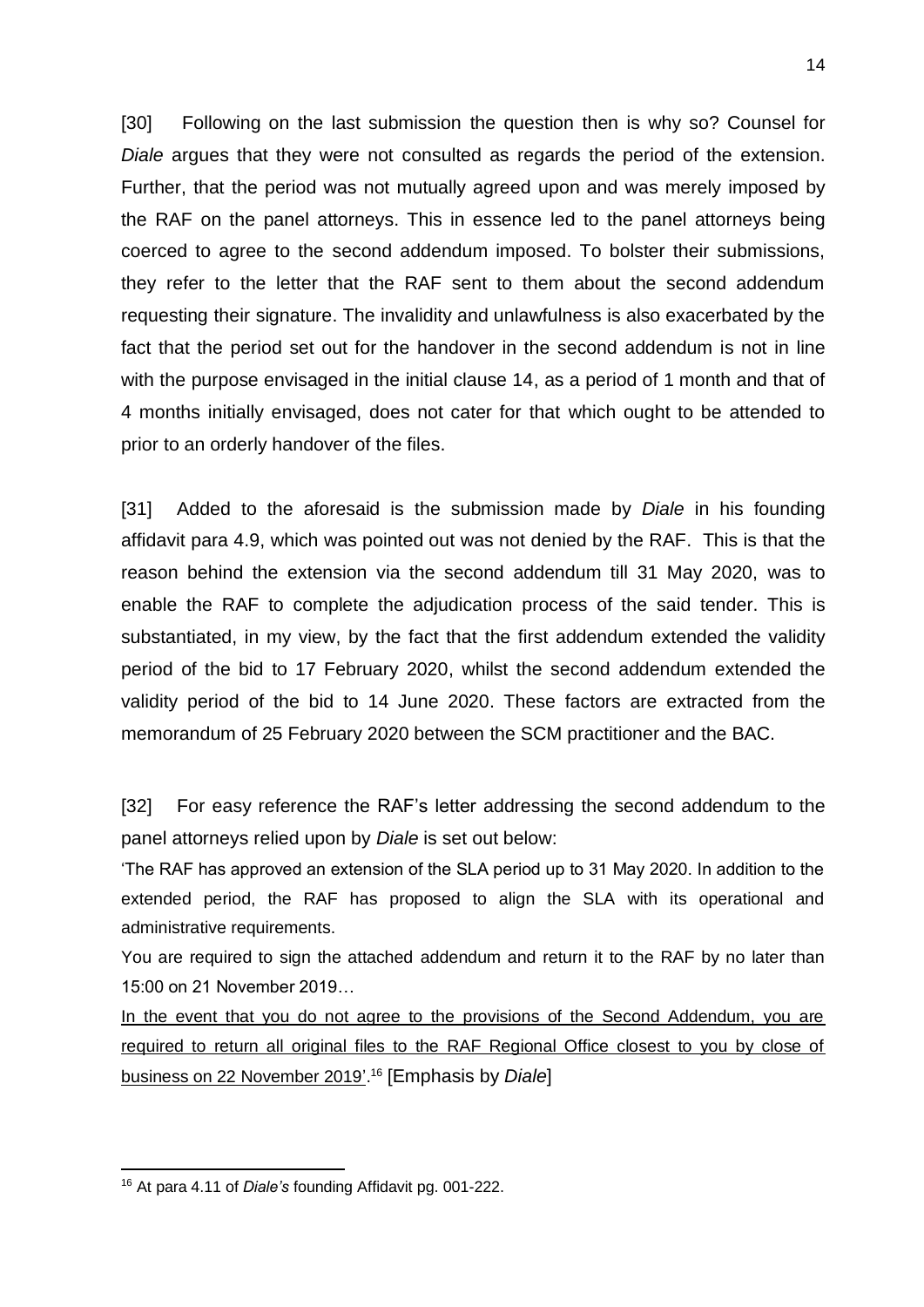[33] In addressing the submissions advanced above, I commence by stating the obvious, as long as one's contract at the outset is governed by administrative characteristics, those remain, even if one seeks an extension of that very same contract. One cannot unclothe the contracts characteristics just because one adds an addendum thereto. Hence, the argument of the RAF that it was exercising its contractual rights in a private law relationship is misplaced. The administrative characteristic still remains as it performs its social duty for the State and as such it would be bound to exercise its contractual rights in a procedurally fair and lawful manner. In my view, and in the circumstances of this case, as well as the prescripts of the Constitution, the RAF's contractual rights can never trump the RAF's public social responsibility. Though this case dealt with contractual rights arising from a tender the principle remains the same, as Cameron JA stated:

'[7] … Even if the conditions constituted a contract (a finding not in issue before us, and on which I express no opinion), its provisions did not exhaust the province's duties toward the tenderers. Principles of administrative justice continued to govern that relationship, and the province in exercising its contractual rights in the tender process was obliged to act lawfully, procedurally and fairly. In consequence, some of its contractual rights – such as the entitlement to give no reasons – would necessarily yield before its public duties under the Constitution and any applicable legislation

[8] …The principles of administrative justice nevertheless framed the parties' contractual relationship, and continued in particular to govern the province's exercise of the rights it derived from the contract'.<sup>17</sup>

[34] I would be remiss if I did not restate the default position again, in this instance, it is trite that the panel attorneys are standing instead of the RAF performing a social duty for the State. It was thus expected of the RAF to perform its obligations in a fair and lawful manner. <sup>18</sup> I am persuaded by the argument on behalf of *Diale* that the extension of the procurement of services, as was the initial procurement, had to be in line with section 217 of the Constitution and this could never be compromised.

[35] Was the RAF acting from a position of power, authority or superiority when it dictated the terms for the addendum? A resounding yes. This is evident from the

<sup>17</sup> *Logbro Properties CC v Bedderson NO* 2003 (2) SA 460 (SCA) para's 7 & 8

*<sup>18</sup> Ibid* 7 -11.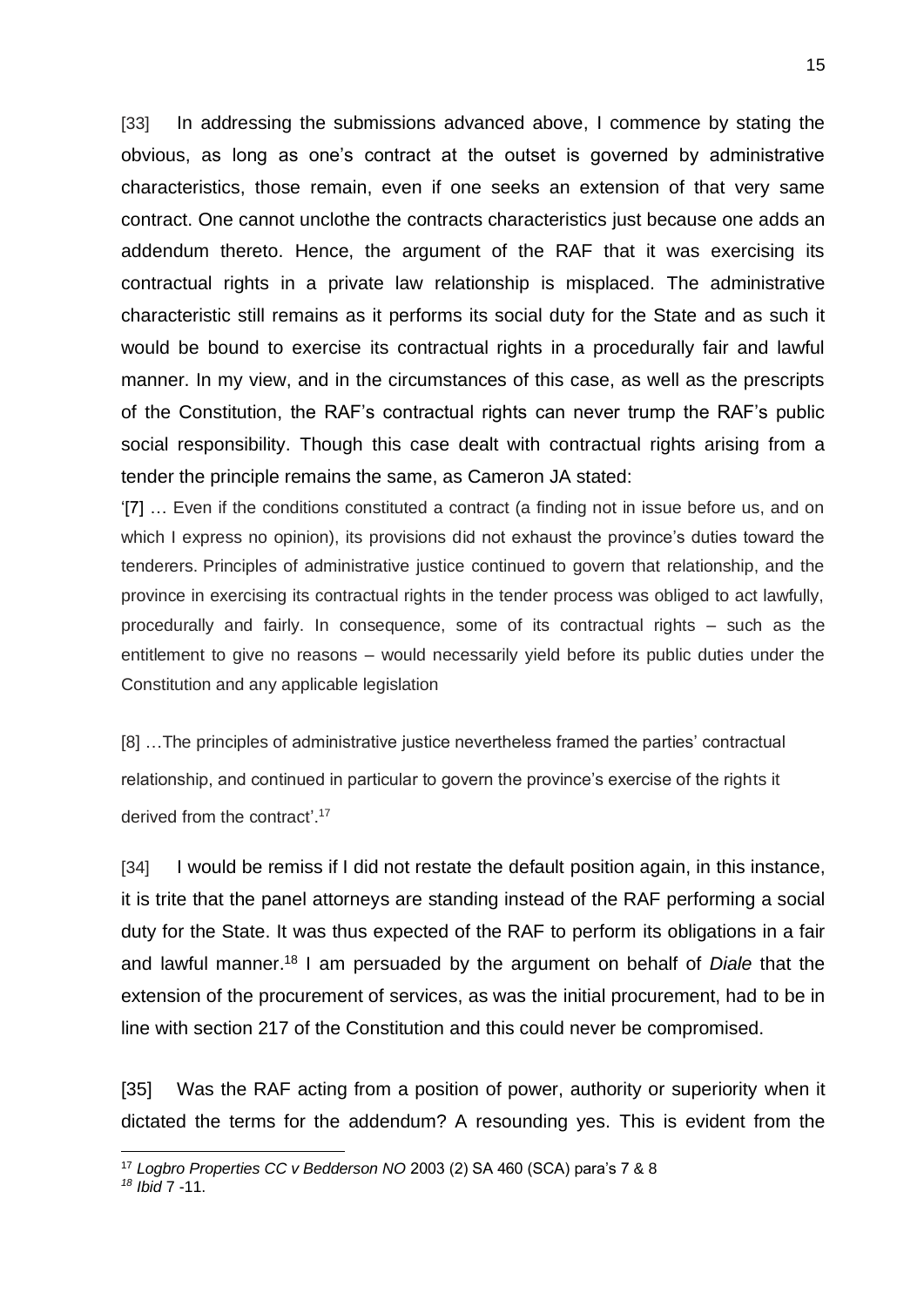letter of the RAF to the panel attorneys to agree to the addendum. Further, it is also evident from the fact that the panel attorneys had no say whatsoever with regards to the period of time of the extension. Even though it went against the purpose initially envisaged in clause 14. Orderly handover was now more than ever unlikely to be achieve an orderly handover. As I see it the RAF exerted its superiority and abused its public power when it imposed the addendum on the panel attorneys. Counsel for *Diale* is correct in my view when he places emphasis on the last paragraph of the correspondence set out in para 33 above. The RAF from that comment alone was abusing its public position and authority over the panel attorneys by threatening to recall ALL its files if they did not agree to the second addendum which they were not engaged about prior to its existence. This in my view, was unfair to the panel attorneys as they were coerced to sign the addendum. This addendum which was unilaterally prescribed by the RAF. The RAF was clearly abusing its authority and power, whilst performing its public duty to the State.

[36] Another factor to take into account is that the RAF was not transparent<sup>19</sup> in the addition of the second addendum. The reason they advance for the addendum is that 'the RAF has proposed to align the SLA with its operational and administrative requirements'. Though the panel attorneys did not enquire what this meant, understandably so considering the RAF conduct as regards this addendum, *Diale* presumed that extension was sought to attain time to adjudicate the bids for the tender. The RAF brushes this aside as being irrelevant. They view the circumstances surrounding the second addendum as inadmissible. Further, they contend that, that only contained in the addendum is of relevance. Even if they were found to be right on this point, which in my view the submission is misplace in these circumstances, the conclusion asserted by *Diale* about needing further time to adjudicate the tender is not denied and the extension sort assists in extending the validity of the bid to 14 June 2020. On the probabilities and without a definitive response from the RAF, and not the one it advanced above, it can be accepted that the extension was sought to further adjudicate the tender taking into account that the extension of time also comes with the extension of the validity of the bid. This, by the way, is adduced from the addendum itself.

<sup>&</sup>lt;sup>19</sup> Section 217 of the Constitution.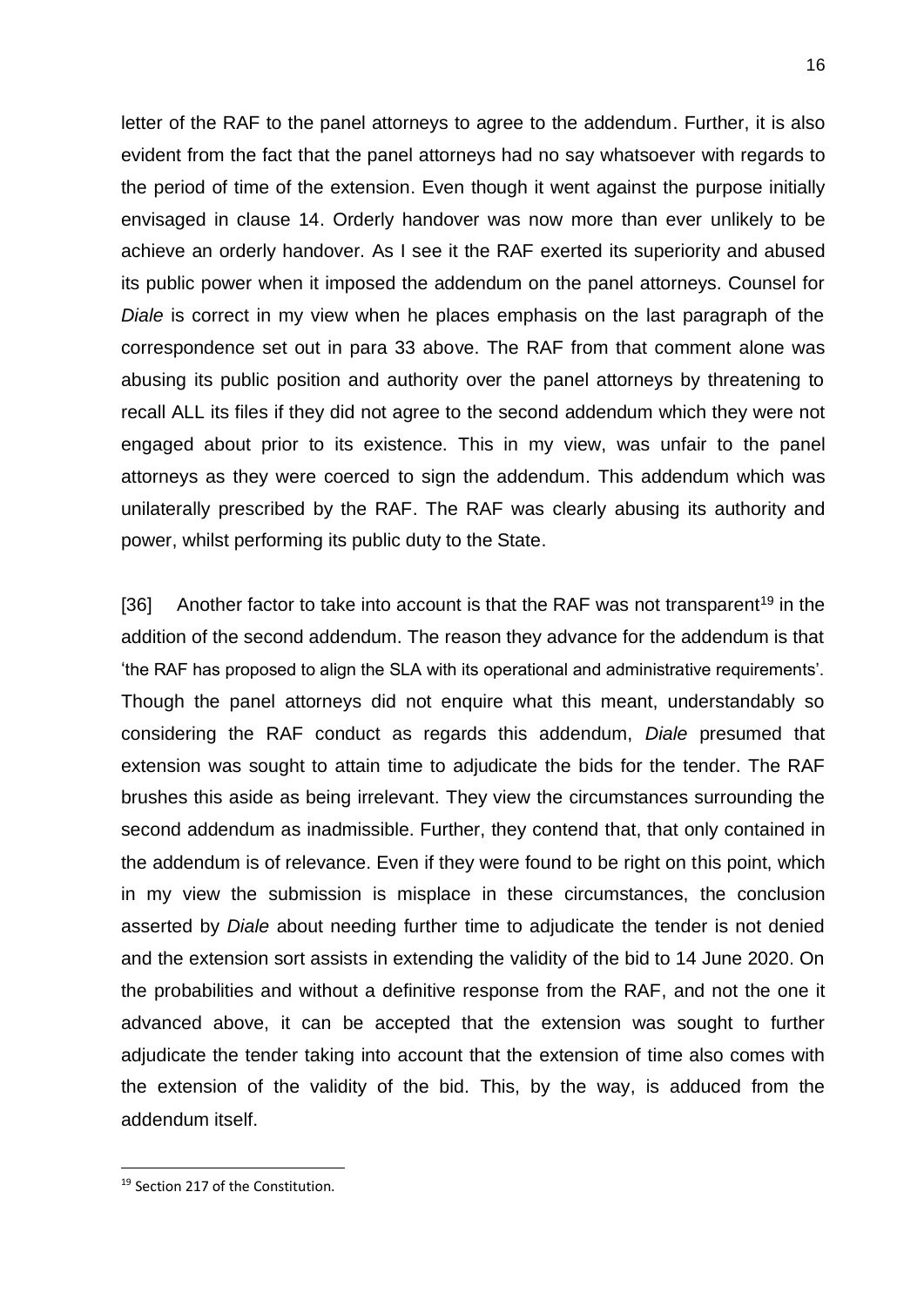[37] I am mindful of the fact that the RAF derives its ability to procure services from the panel attorneys in terms of section 217 of the Constitution. The SLA is merely the instrument used to facilitate the services so procured. This is confirmed by clause 3.6 of the SLA: 'This *Service Level Agreement* serves to record the *Service Level Agreement* between the *Parties* and to regulate all aspects of the *Services* to be supplied by the *Firm* and the general business relationship between the *Parties*.'

[38] The RAF derives its power to procure services from the panel attorneys from the Constitution. It therefore stands to reason, to me, that an extension sought of the procurement of those services would also be subject to the Constitution. This is so as the initial time frame sought for the procurement of those services are were sought to be extended by the second addendum. If the imposition of the second addendum was not transparent and fair, as I have concluded, then the second addendum would have been imposed upon the panel attorneys in contravention of section 217 of the Constitution. This then amounts to the second addendum being invalid and unlawful.

#### *The issuing of the two notifications for the handover.*

[39] I propose to deal with this topic as if my finding was wrong as set out above as regards the status of the second addendum, which gave rise to the extended SLA. The reasoning behind this is because, if the second addendum resulting in the extended SLA is invalid and unlawful, it stands to reason that the notifications of 18 and 20 February 2020, arising from the extension would also be invalid and unlawful. *Seale* held:

'[13] Counsel for both Seale and the TYC sought to rely in argument on passages in the decision of this court in *Oudekraal Estates (Pty) Ltd v City of Cape Tow[n](http://www.saflii.org/za/cases/ZASCA/2008/28.html#sdfootnote6sym)***<sup>6</sup>** which adopted the analysis by Christopher Forsyth of why an act which is invalid may nevertheless have valid consequences and concluded:

'Thus the proper enquiry in each case  $-$  at least at first  $-$  is not whether the initial act was valid but rather whether its substantive validity was a necessary precondition for the validity of consequent acts. If the validity of consequent acts is dependent on no more than the factual existence of the initial act then the consequent act will have legal effect *for so long as the initial act is not set aside by a competent court*.'<sup>20</sup> [Without footnotes]

<sup>20</sup> *Seale v Van Rooyen and Others* 2008 (4) SA 43 (SCA) at para 13.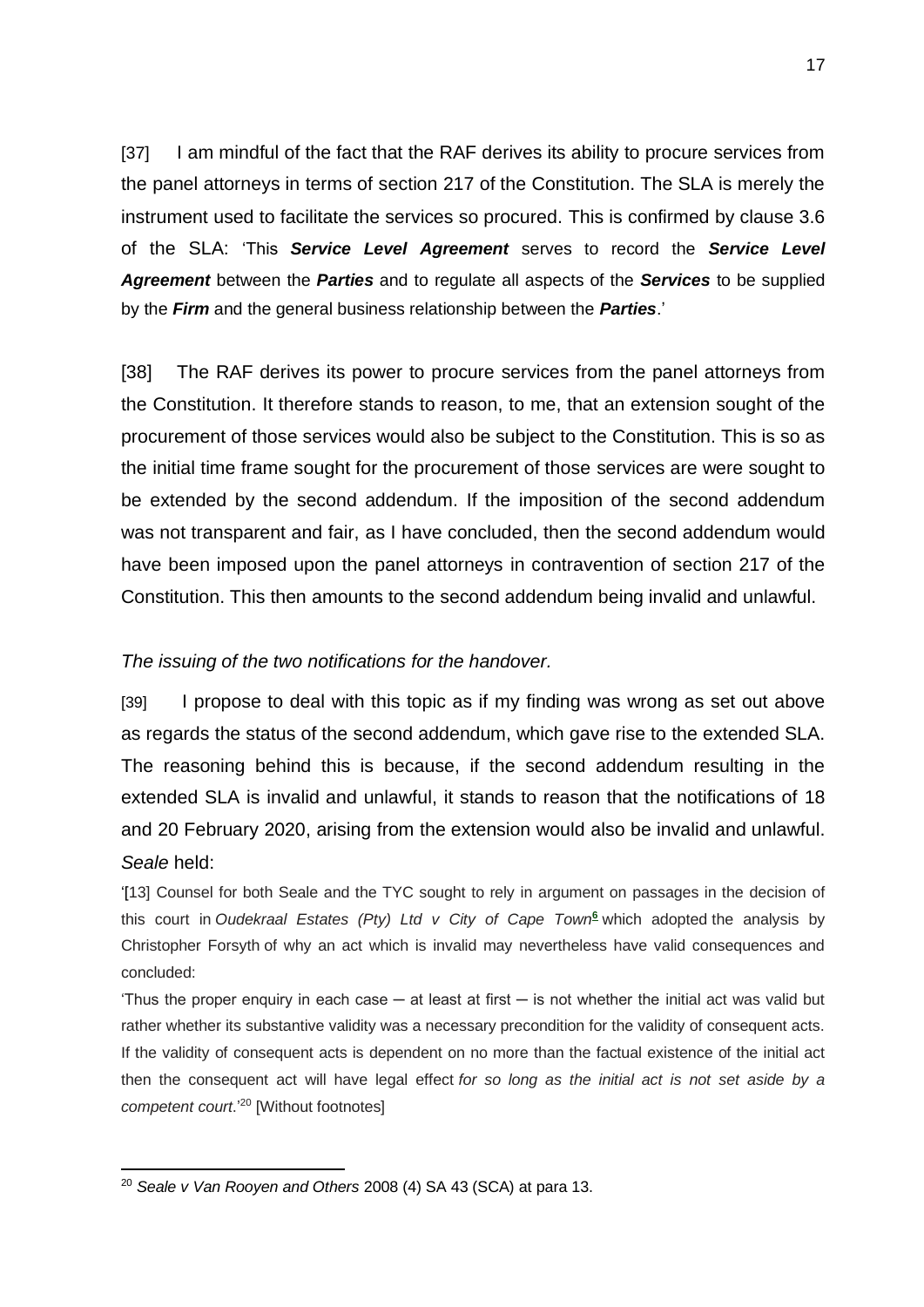[40] The RAF argues that the notices for the handover were issued in accordance with clause 14.1 of the extended SLA. Furthermore, that in issuing out these notices the RAF was exercising a private power and not a public power. Clause 14.1 of the extended SLA reads as follow:

'At least one (1) month before the expiry of this Service Level Agreement (as amended), the Fund's Panel Manager shall deliver to the Firm in writing, a Notice of Handover advising the Firm to start to prepare all unfinalized files in its possession for the hand over process and logistics thereof. The Notice of Handover will stipulate the handover procedure to be follow. The Fund reserves the right in its sole discretion, to waive the obligation to hand over files to the Fund.'

[41] I have already dealt with the status of the second addendum, which in my view has an effect on the extended SLA being invalid and unlawful and I have dealt with the exercise of private and public power. My views above remain the same.

[42] Before I address the notifications, itself I ought to make mention of how the SLA had an effect on each notice. The SLA initially made provision for notification four months prior to its expiration, whilst the extended SLA makes provision for only one month's notification before its expiration. Notably the initial SLA provided specific time frames within the four-month period to ready the files in an organised manner for handover.

[43] The extended SLA on the other hand deleted those time frames and a provision was instead inserted, that the panel attorneys would be advised of the handover schedule in their notification. This literally meant that within that very month before the SLA came to a head, the process of handover would commence, exactly two days after the initial notice was issued. This is so because the RAF in the notification requests a list of all open files within two days of the notice.

[44] Essentially, the first notification issued, in my view, amounted to no notification or proper notification being afforded to the panel attorney as a result of the extended SLA. It goes without saying that the expectation to perform in terms of this initial notification would be impossible for some attorneys. After clarification,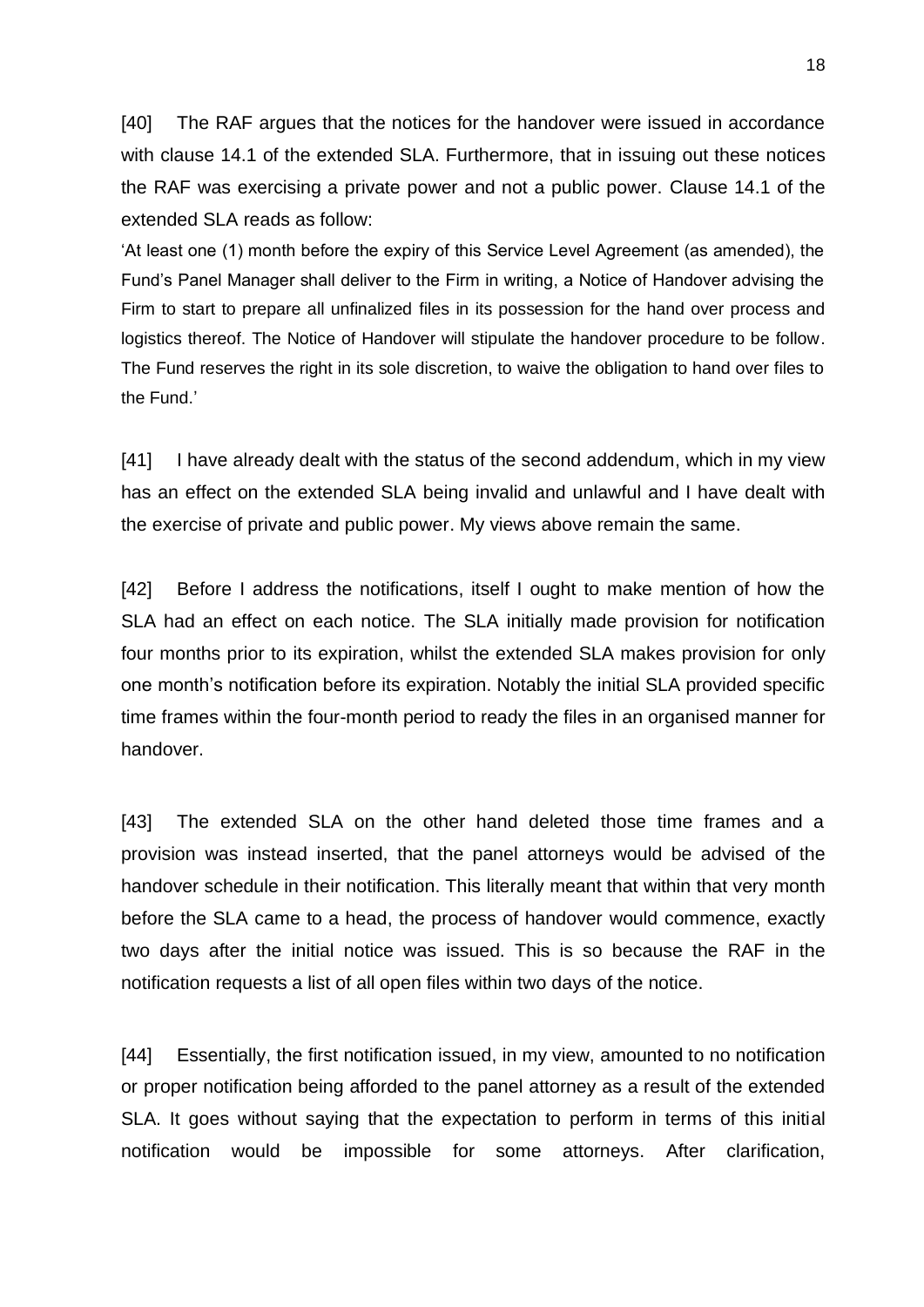reconsideration and extensions of the schedule are sort by the panel attorneys, the RAF then issued a second notification.

[45] On a contractual level, *Diale* raised the defence of impossibility to perform. This is an important defence as it did indeed affect some of the panel of attorneys hence I deal with it here. I am guided by LAWSA *Vol 5(1)* First Re-issue para 160 which states: 'The contract is void on the ground of impossibility of performance only if the impossibility is absolute (objective). This means, in principle, that it must not be possible for anyone to make that performance. If the impossibility is peculiar to a particular contracting party because of his personal situation, that is if the impossibility is merely relative (subjective), the contract is valid and the party who finds it impossible to render performance will be held liable for breach of contract. [D 45 1 137 5 and see *Frye's (Pty) Ltd v Ries* 1957 3 SA 575 (A)]'

[46] It is worth restating a trite principle, to test whether an impossibility defence has in fact been established. It is imperative that one does so on a case by case basis. Carefully looking at that case individually on its own merits. One would thus look at the 'nature of the contract, the relationship of the parties, the circumstances of the case, and the nature of the impossibility invoked by the defendant, to see whether the general rule ought, in the particular circumstances of the case, be applied'.<sup>21</sup>

[47] Taking the aforesaid into account and applying it to this case, I am not persuaded that the defence of impossibility succeeds. Though most panel attorneys have complained that it is impossible to comply with the schedules, others have agreed to comply, of course subject to receiving a guarantee for their fees and disbursements. This is the guarantee sought by *Maponya* as its alternative relief.

[48] Turning to the conduct of the Board as regards the issuing of the two notification of handover to the panel attorneys. During the course of the Board seeking legal assistance it made certain disclosures to its legal representatives. It admitted that it was not informed nor was it consulted by the COO prior to addressing

<sup>&</sup>lt;sup>21</sup> MV Snow Crystal Transnet Ltd t/a National Ports Authority v Owner of MV Snow Crystal 2008 (4) SA 111 (SCA) at para 28.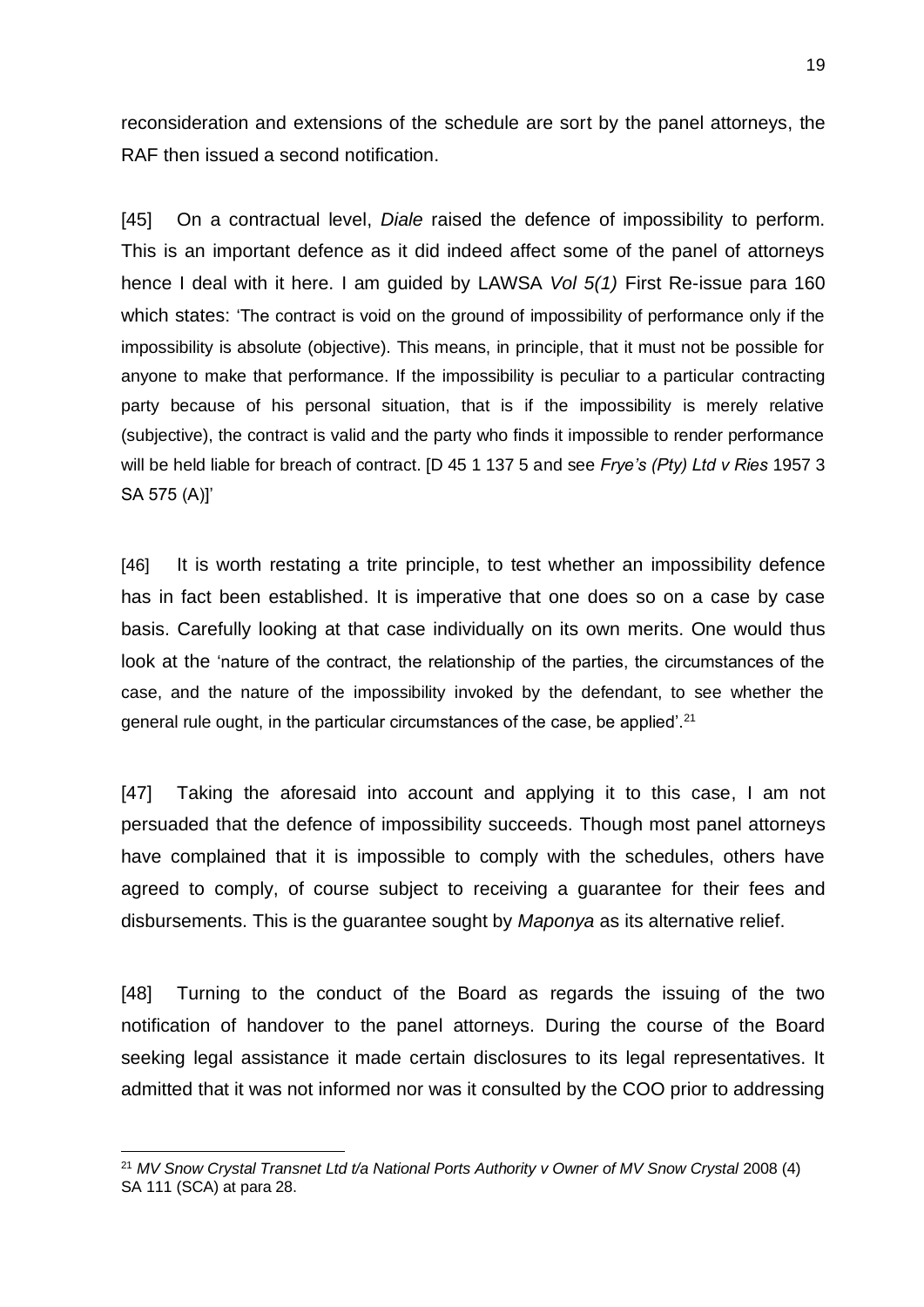these handover notices to the panel attorneys.<sup>22</sup> How then did the COO have the authority and mandate to issue the handover notifications? As we are well aware it is only the Board, subject to the powers of the Minister, who has the power of authority and control over the RAF's management, financial position and operation. <sup>23</sup> The powers of the Minister referred to are those in section 9(1), where the Minister on recommendation of the Board may enter into agreements with private and public institutions. In addition, in terms of section 10(3), the Minister may remove a member of the Board for sufficient reason. Notably the Minister has no power when making managerial decisions, it is only the Board who may do so. Thus, if the Board was not consulted in a managerial decision such as the issuing of the notices prior to them being issued, the COO did not have the necessary authority nor mandated to issue the notifications to the panel attorneys.

[49] Having become aware of the unauthorised notification to the panel attorneys that were dispatched on 18 and 20 February 2020, the Board consulted with counsel and thereafter held a meeting on 27 February 2020 to discuss amongst others, these notifications. At that meeting the Board records that it accepted the rational for the termination notices served on the panel attorneys. However, management was requested to prepare a detailed handover plan, which could be substantiated and implemented. Ironically, this was after the fact, and as such, it cannot be said that the Board authorised or mandated the COO to issue such notifications. In fact, even after being appraised of the rationale behind the notification the Board still requested a handover plan to be substantiated. The Board states that its request for a detailed handover plan was indicative of it supporting the decision of management. This is after the fact I might add. In my view, this certainly does not denote that the Board had granted its approval that the notification had been sent, even after the fact. Neither could one argue that the Board's authority had been delegated to the COO to issue the notification.

[50] In their answering affidavit and in argument the RAF did not deny the fact that the Board was not informed, but argued instead that when they issued the

 $22$  At para 14 page 005-158 of a Memorandum by Adv. LG Nkosi-Thomas SC of 28 February 2020 to the Board.

<sup>23</sup> Section 11 of the RAF Act 56 of 1996.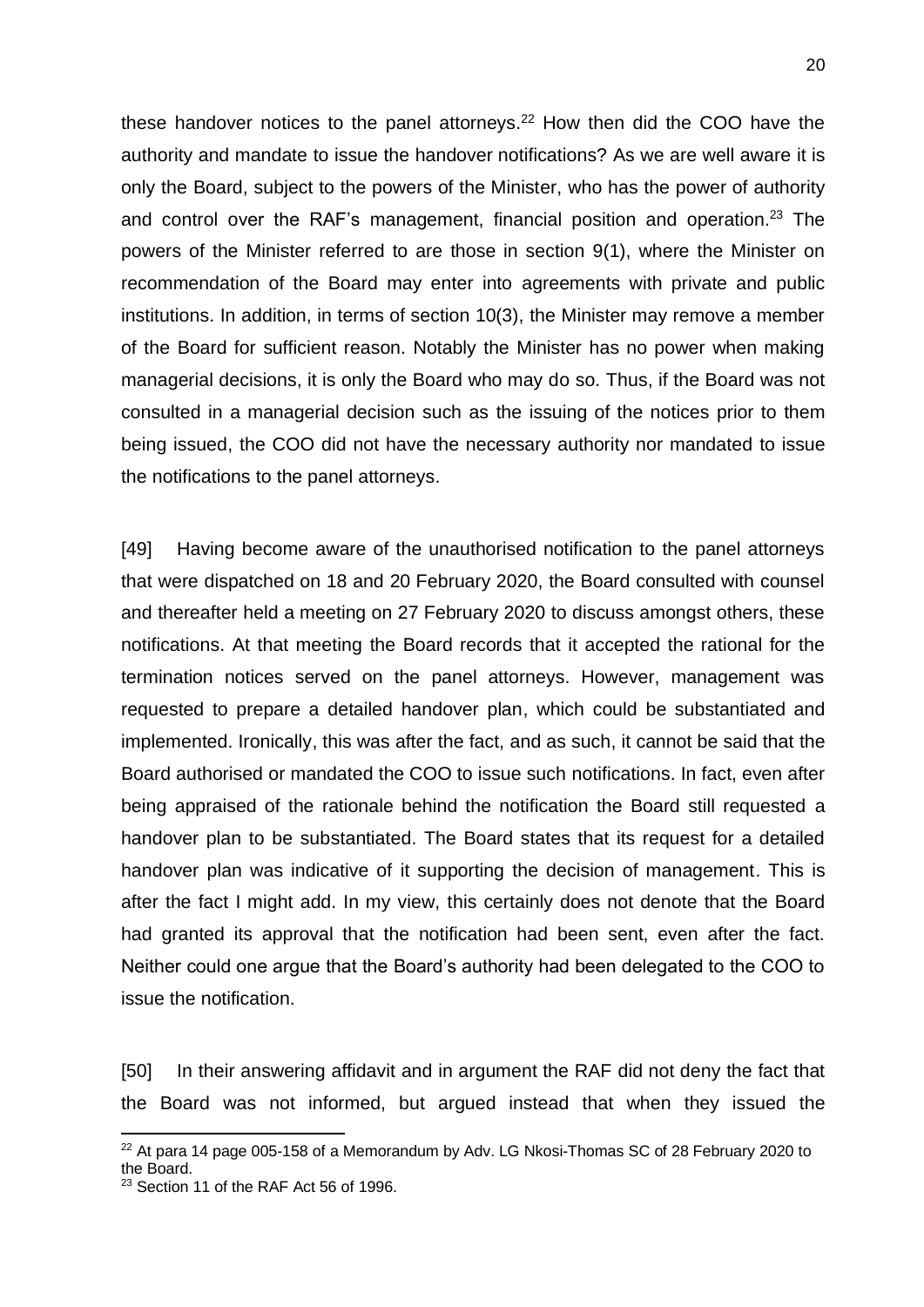notifications they were exercising their private contractual powers, in terms of clause 14 of the SLA. This being the case the RAF is spared from any review proceedings. I find it prudent at this stage to restate what constitutes an administrative action, which is susceptible to review. The Constitutional Court held in *Motau<sup>24</sup>* :

'There must be (a) a decision of an administrative nature;(b) by an organ or State or natural juristic person;(c) exercising a public power or performing a public function;(d) in terms of any legislation or an empowering provision;(e) that adversely affects rights;(f) that has a direct, external legal effect; and (g) that does not fall under any of the listed exclusions.'

# The Supreme Court of Appeal held in *Grey's<sup>25</sup>* :

'Administrative action means any decision of an administrative nature made…under an empowering provision [and] taken …by an organ of State, when exercising a power in terms of the Constitution or a provincial constitution, or exercising a public power or performing a public function in terms of any legislation, or [taken by] a natural or juristic person, other than an organ of State when exercising a public power or performing a public function in terms of an empowering provision, which adversely affects the rights of any person and which has a direct external legal effect…'

[51] The RAF as it had dictated the terms of the SLA in this case clause 14, it was clearly acting from a position of power, standing instead of the State. <sup>26</sup> As such the RAF was burdened with its public duty of fairness and transparency in exercising the powers it derived from the contract.<sup>27</sup> In my view, the decision to issue the notices is susceptible to review. As the Board was not aware of the issuing of these notifications, their dissemination to the panel attorneys was unauthorised and as such are not valid.

# *Are the decisions an administrative act or an executive act?*

[52] The RAF contends that the decisions taken are executive decisions and thus not susceptible to review. In this matter the tender was adjudicated, as is indicated by the ACEO in his answering affidavit, where he makes mention of the intricate aspects

<sup>24</sup> *Minister of Defence and Military Veterans v Motau and Others* 2014(5) SA 69 at para 33.

<sup>&</sup>lt;sup>25</sup> Grev's Marine Hout Bay (Pty)Ltd and Others v Minister of Public Works and Others 2005 (6) SA 313

<sup>(</sup>SCA) at para 21.

 $26$  Section 3 of the RAF Act 56 of 1996.

<sup>27</sup> *Logbro* at para 11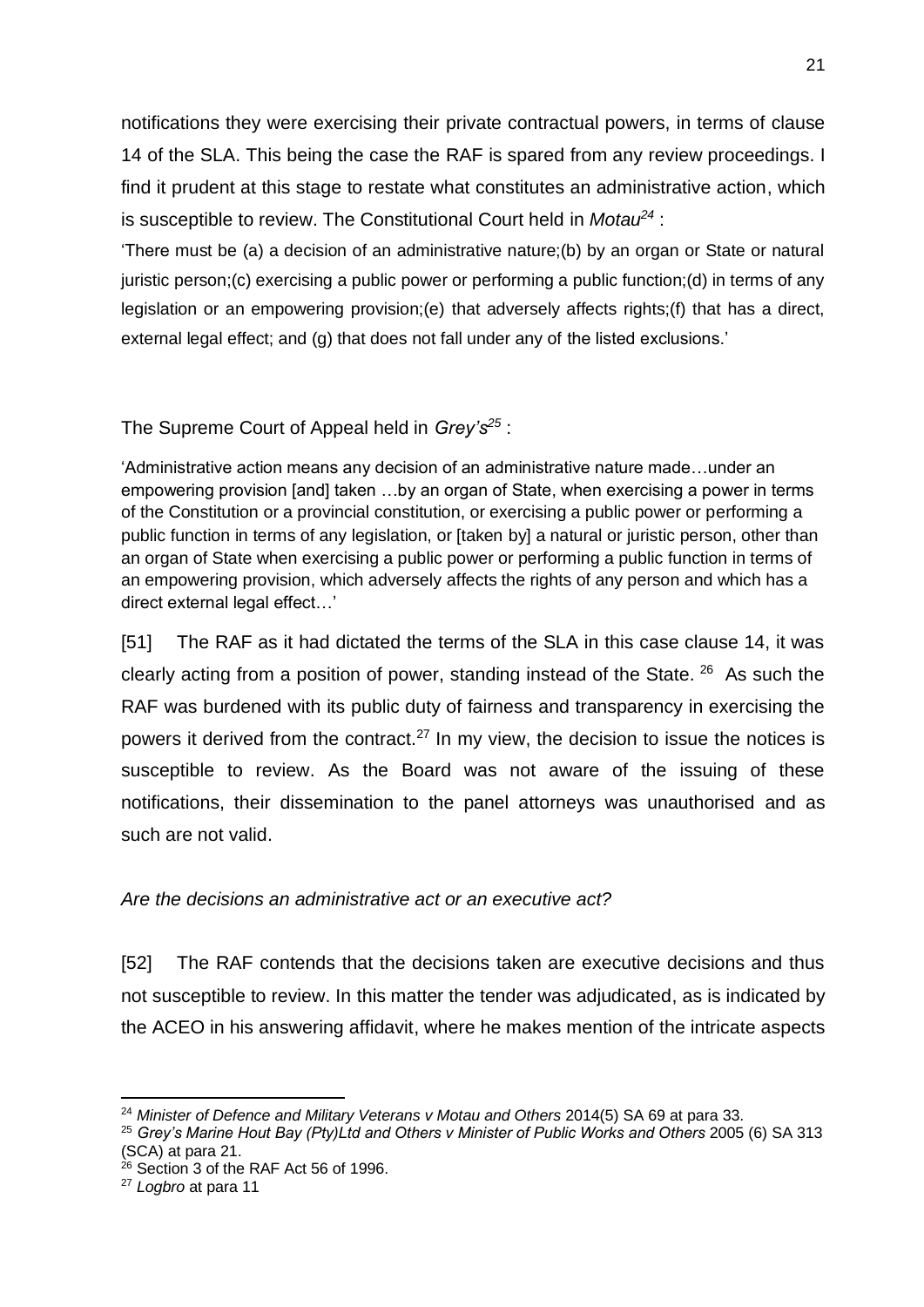of the bids. The RAF place reliance on *Nambiti<sup>28</sup>* which held that if 'a decision to procure services does not have a direct, external effect no rights are infringed…'.

[53] On application of the criteria amplified in *Motau* above to this case, as regards what constitutes an administrative action, it is my view, that the decisions taken qualify as administrative actions. Why do I say so? Firstly, the nature of the decisions is clearly administrative; the decision is taken by an organ of the State; in this instance the RAF is exercising its public power in complying with its social responsibility to the public; the decisions are subject to section 217 of the Constitution; the decisions affect the rights of the general public of South Africa in terms of section 12(1)(b) and 7(2) of the Constitution. Hence, I say the decisions qualify as administrative actions and the principles of Promotion of Administrative Justice Act (PAJA) are applicable.

*The cancellation of the tender RAF/2018/00054 and dispensing of the panel attorneys*

[54] The cancellation of the tender had the effect of dispensing with the services of the panel attorneys. The decision to cancel the tender was taken by the BAC. Both the RAF and the Board concede that this is so. The Minister also supports the decision that RAF took to cancel the tender. Though the Board did not take the decision to cancel the tender it accepted management's decision to do so. All are onboard with the decision, but for, the affected parties, being the panel attorneys.

[55] Least it is not clear enough by now, it is only the Board in terms of section 11 of the RAF Act that exercises its authority and control over the RAF, financially, operationally and the management thereof. However, according to the Board as per their heads of argument they contend that in terms of section 10 they do not have overall financial, operational and managerial control over the RAF. However, in further heads the Board now states '…The Board does have overall authority over the financial, operational and management of the fund in terms of section 10 of the

<sup>28</sup> *Tshwane City and Others v Nambiti Technologies (PTY) Ltd* 2016 (2) SA 494 (SCA).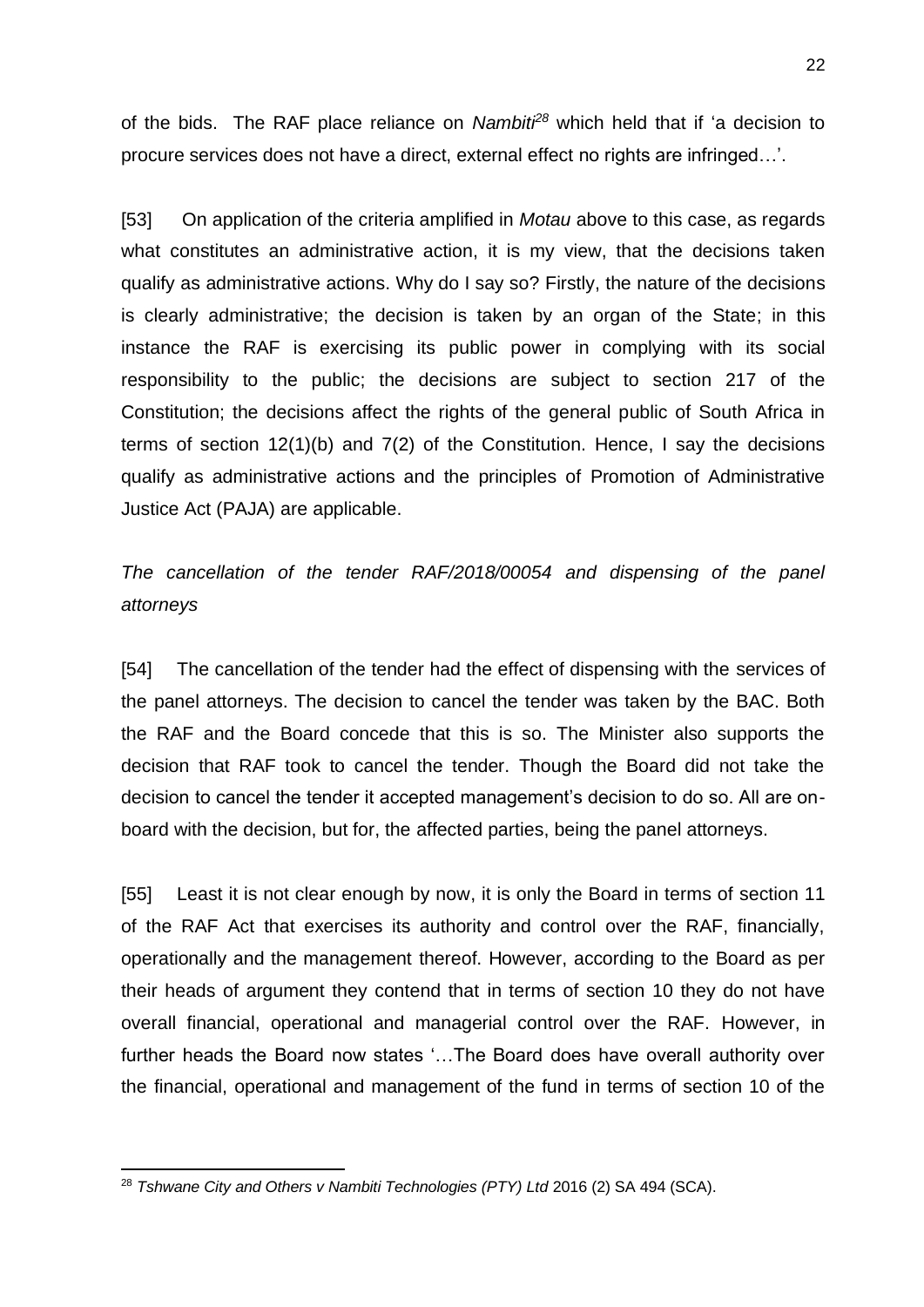RAF Act...'.<sup>29</sup> Confusion on the part of the Board is evident as it has overall authority in terms of section 11.

[56] According to the answering affidavit of the Chairperson of the Board it was the BAC which cancelled the tender RAF/2018/00054. BAC cancelled the tender on 25 February 2020 'due to unaffordability of services as advertised in the tender, as well as changed circumstances'. The ACEO on 26 and 28 February 2020 issued termination notices of the tender to all the bidders. On 25 February 2020 *FourieFismer* sends correspondence to the Board and on the very same day the Board responded that it would revert as regards their concerns raised of the handing over. In the Boards heads of argument, they state that it was only on 27 February 2020 that the ACEO and management reported to them (the Board) on the decision to dispense with the panel attorneys.

[57] The RAF submits that 'the decision to cancel the tender was delegated to the BAC and that management made submissions to the BAC to cancel the tender. The BAC took the decision to cancel the tender on 25 February 2020. The Board, in its heads of argument, for the very first time, alludes to the fact that BAC had been delegated by the Board. Likewise, in terms of sections 12(1)(b) &12(2) of the RAF Act, the decision maker of the handover notifications. They argue that in terms of the RAF Act section 11(1)(h) 'the Board is not the only body authorised to make the decision to dispense with the panel attorneys'.

[58] Let me deal with decision having been taken by the BAC and not the Board. The Board advises that the decision made by BAC was under the auspices of delegated power in 2015. Logically, this delegation could not be applicable to this Board as it was only inaugurated on 5 December 2019. Incidentally, nowhere in the answering affidavits of all the respondents do I have facts confirming this submission that has been arbitrarily made by the Board. Even if it were the case, this is a new Board and from the manner in which things have unfolded with this specific decision to cancel the tender, the Board was advised of same after the fact, as the termination letter had already been transmitted to the panel attorneys. As stated above, this

<sup>&</sup>lt;sup>29</sup> Para 22 of 2<sup>nd</sup> Respondent's Heads of 5 May at 008-821.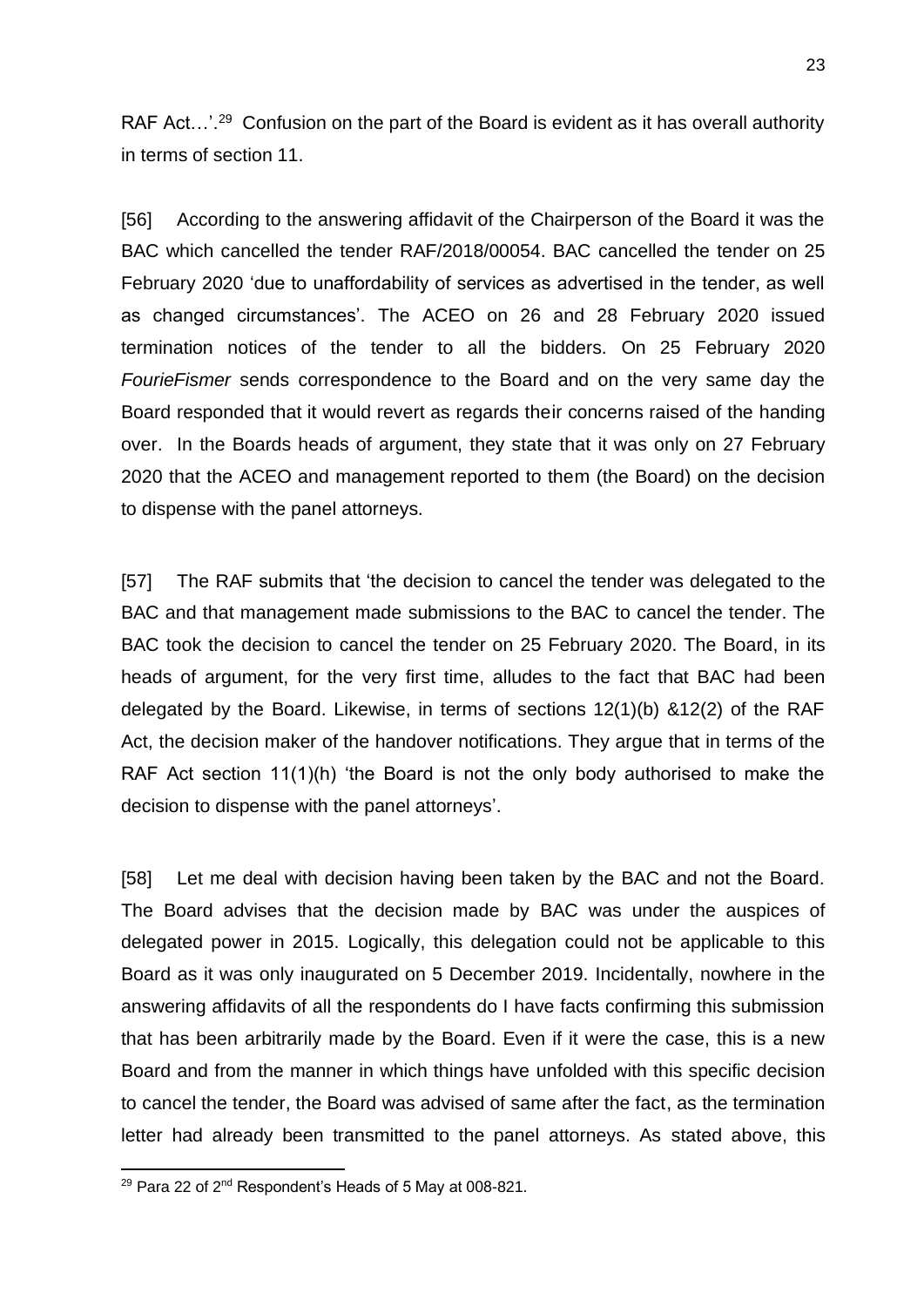function lies with the Board alone, yes it is not restricted from delegating but if it ought to be in control of the RAF's affairs, logic dictates that the Board ought to be *au fait* with the circumstances and the decisions to be taken, before these are taken and not after. Thus, I am not persuaded and reliance cannot be placed on this delegation of 2015. This delegation could have never been for this specific Board and for this specific panel.

- [59] Cumulatively the Boards assertions are:
	- (a) The Board was not consulted nor were they advised that the COO had issued the notifications for handover of the files to the panel attorneys. The Board only approved these notifications on 27 February 2020 after they had already been transmitted;
	- (b) The Board states that from the resolution it's clear that they supported the decision of management made by BAC, which apparently was delegate power to do so in terms of delegation issued in 2015. Bear in mind that this Board was only inaugurated on 5 December 2019 and this decision to cancel the tender was taken on 25 February 2020.

[60] The Board has set out what is required of it in terms of Protocol of Corporate Governance in the Public Sector para 5.1.1, which I set out below:

'…the board must act on a fully informed basis, in good faith, with diligence, skill and care and in the best interest of the entity, whilst taking account of the interest of the shareholders and stakeholders, including employees, creditors, customers, suppliers, and local communities. To this end the board must monitor closely the process of disclosure and communication and exercise objective judgment on the affairs of the entity, independent of management.'<sup>30</sup>

[61] In this case, the Board failed to make decisions or take decisions. This amounts to administrative action that is susceptible to review. The conduct of the Board leaves much to be desired, especially as they are responsible and accountable for the public purse of RAF, which we are all aware is being exhausted from all quarters. The responsibility of the Board is to play a pro-active role, but this

<sup>&</sup>lt;sup>30</sup> Para 10 of the Chairperson of the Boards Head of argument dated 5 May 2020 at page 008-253.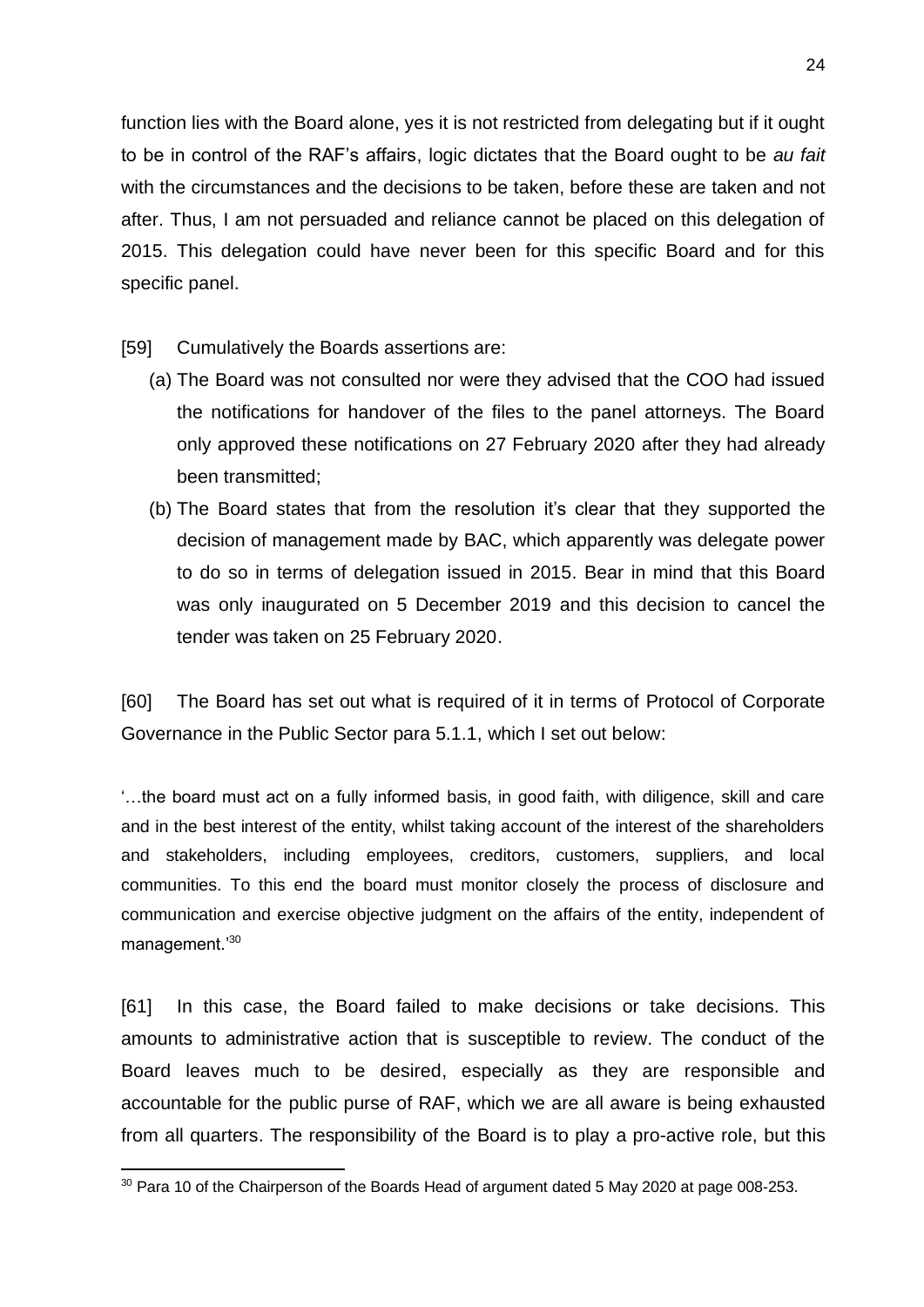Board was rather docile and submissive in all the decisions discussed and taken. The poorest of the poor, be they pedestrian and motor vehicle drivers, have not been protected at all by the current Board. This debacle emanates from the Boards failure to comply with its mandate. Simply put it allowed the ACEO to rule the roost to the detriment of the claimants who are supposed to benefit therefrom. It is now clearly evident that there would be further delays in the implementation of the Strategic Plan 2020-2025 and the Annual Performance Plan 2020/2021 which according to the RAF was supposed to alleviate the financial burden of the RAF and speed things along for the claimant's.

[62] Turning to address the issue of the notification of the cancellation of the tender. It is common cause that the first notification of 26 February 2020 did not provide the panel attorneys with a reason for the cancellation of the tender. The RAF admits as much, that they failed to disclose the reason for the termination. There goes transparency in terms of section 217. Then the second notification of 28 February 2020 was issued. In this termination notification the CFO, yet again not the Board, now sets out the reasons for the cancellation. The reasons advanced were that the RAF no longer required the services sought to be procured as specified in the invitation. In addition, they 'rendered the funds no longer available to cover the total envisaged expenditure'.

[63] This is a comedy of errors. The notification was not issued by the Board. The Board was yet again made aware of the notices which culminated in the validation of the decisions being after the fact. Management already took and executed the decisions. After the fact yet again, they seek the lawful approval from the Board, having already concluded the process. In the face of the Board's request that management supplement, so as to confirm the decision. Nothing comes of this, as the decision has been taken and is in the pipeline to be processed or processed already by management. No respect for the authority of the Board or its accountability to the South African public.

[64] Both notices to cancel the tender are in my view invalid. The first does not display the reasons for the termination. It is trite that an affected party must be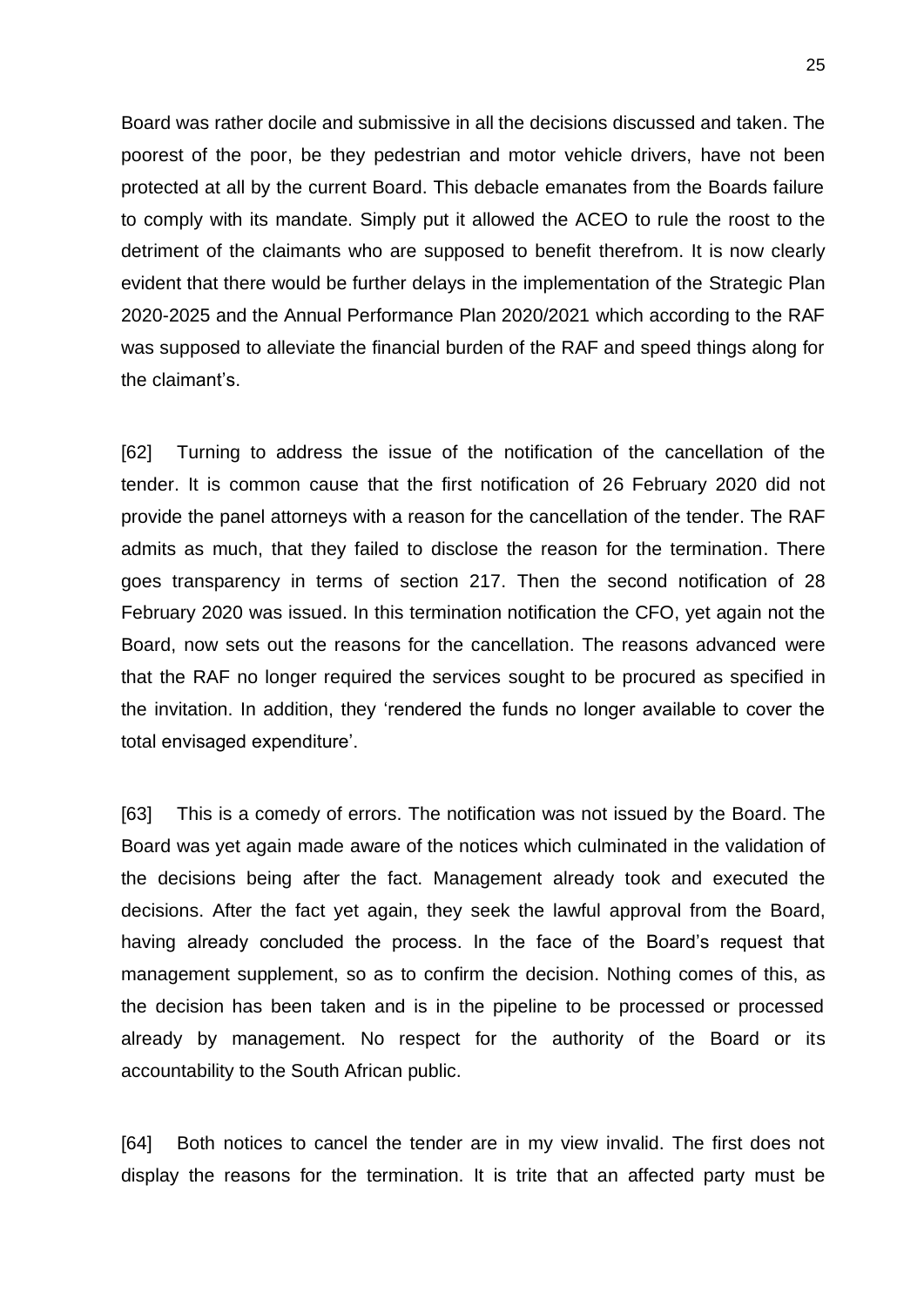appraised of the reasons for the termination of his/her/its contract. This is likewise as between public organs and private institutions. On this level alone the first notification of cancellation does not comply with contractual prescripts relied upon by the RAF. It cannot be said that a proper notification of cancellation was issued as it was not issued by the Board.

[65] Thus, the notifications and the cancellation of the tender stands to be reviewed and set aside as they are not valid and hence unlawful.

[66] The second notification then indicates that the financial position is no longer as it was to entertain the tender and, the circumstances of the RAF have changed. The RAF raises section 13(1) (a) and (b) of the Regulations of the Preferential Procurement Regulations 2017(PPPFA Regulations) $31$ . The onus is on the RAF to show that indeed this is the case. Refer to *National Lotteries Board and Others v South African Education and Environment Project*, duly confirmed by the Constitutional Court<sup>32</sup>, where it was stated:

'The duty to give reasons for an administrative decision is a central element of the constitutional duty to act fairly. And the failure to give reasons, which includes proper or adequate reasons, should ordinarily render the dispute decision reviewable. In England, the courts have said that such a decision would ordinarily be void and cannot be validated by different reasons given afterwards- even if they show that the original decision may have been justified. For in truth the later reasons are not the true reasons for the decision, but rather an ex-post facto rationalisation of a bad decision.<sup>'33</sup>

[67] The cancelation letter of 28 February 2020 is very specific as regards the reasons that the tender was cancelled. It reads as follows:

- (b) funds are no longer available to cover the total envisaged expenditure;
- (c) no acceptable tender is received; or
- (d) There is a material irregularity in the tender process.

<sup>31</sup> **Regulation 13(1)** provides:

**<sup>13.</sup> Cancellation of Tender**

<sup>(1)</sup> An organ of state may, before the award of a tender, cancel a tender invitation if-

<sup>(</sup>a) due to changed circumstances, there is no longer a need for the goods or services specified in the invitation;

<sup>32</sup> *National Energy Regulator of South Africa and Another v PG Group (Pty) Limited and Others* 2020 (1) SA 450 (CC) at para 39.

<sup>33</sup> *National Lotteries Board and Others v South African Education and Environment Project* 2012 (4) SA 504 at para 27.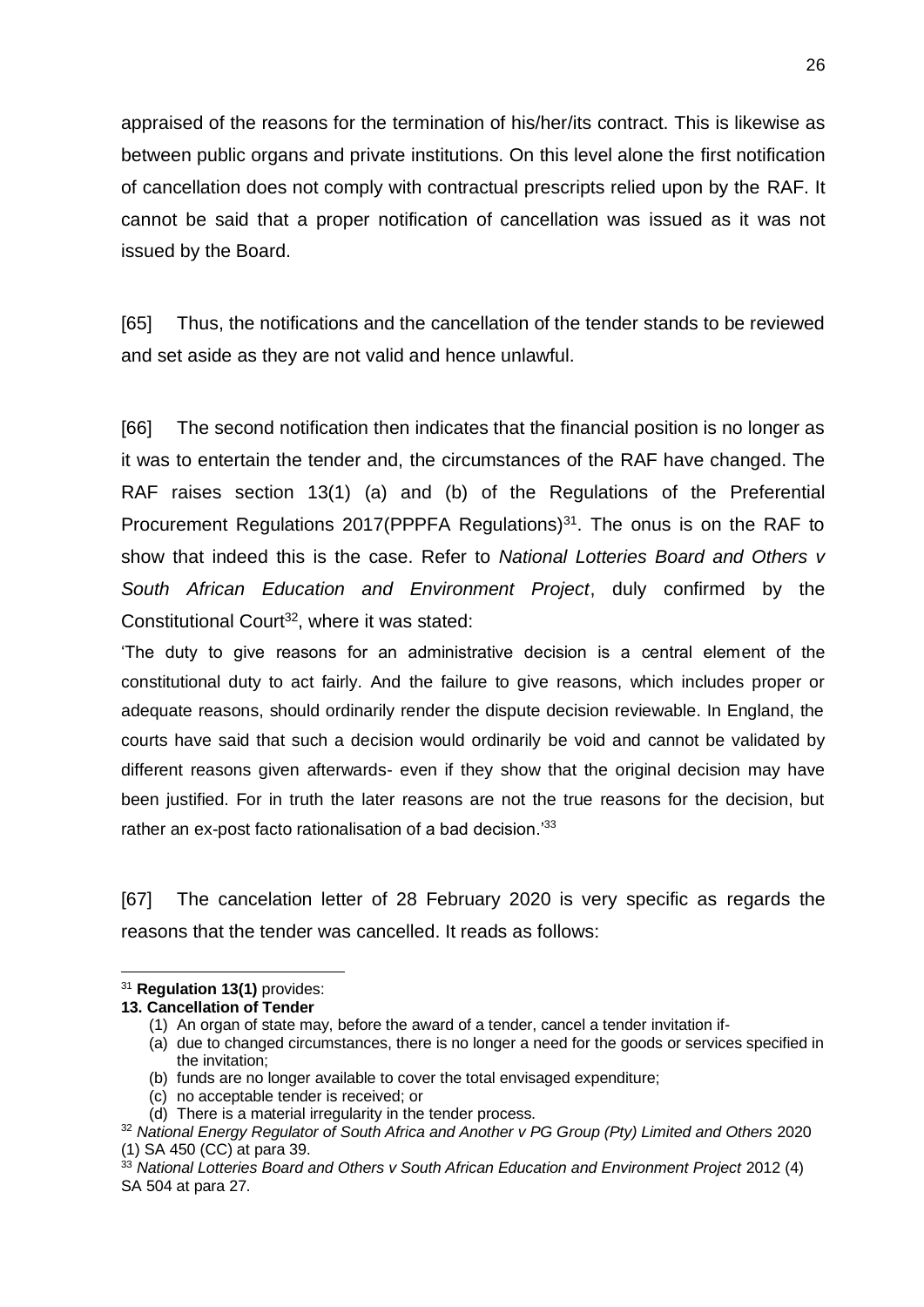'This serves as a formal notification that to tender number RAF/2018/00054 has been cancelled in line with the provisions of Regulation 13(1)(a) and (b) of the Preferential Procurement Regulations, 2017 issued by the Minister of Finance in terms of section 5 of the Preferential Procurement Policy Framework Act, 2000, in that:

- (a) The RAF's dire financial situation has necessitated a review of its operational model, which resulted in a conclusion that there is no need to have the panel of attorneys. Consequently, the Raf no longer requires the services, which were specified in the invitation.
- (b) In addition to (a) above, the RAF's financial situation which continues to worsen on a daily basis has rendered the funds no longer available to cover the total envisaged expenditure…'

[68] However, in the ACEO's answering affidavit he alludes to an additional fact for the cancellation. This being that he had identified irregularities in the management of the tender by the Supply Chain Management (SCM). This he states led to the extension of the tender to 31 May 2020. He states that he explained this to the Board on 22 October 2019. Notably no mention is made about what has become of the identified irregularities which he states are still in existence.

[69] Importantly, he pointed out that management had as far back as December 2019 taken a decision to allow the tender to lapse and 'if there was a need for a new panel, a fresh tender would be issued…'. The latter submission flies in the face of all the reasons the RAF has advanced for the cancellation of the tender. How can one still intend to issue a fresh tender when it is alleged that there are no funds for the intended purpose of the purported cancelled tender.

[70] In addition, on the one hand the RAF states that they do not require the services of the panel attorneys and at the same time they reserve the notion of constituting a new panel of attorneys, who by the way will provide the same services the panel attorneys are currently avoiding and who are supposedly no longer required. The RAF finds itself in the exact position that the Supreme Court Appeal warns of in *National Lotteries Board and Others v South African Education and Environment Project.* The reasons advanced are, in my view, not proper or adequate at all and thus are susceptible to review.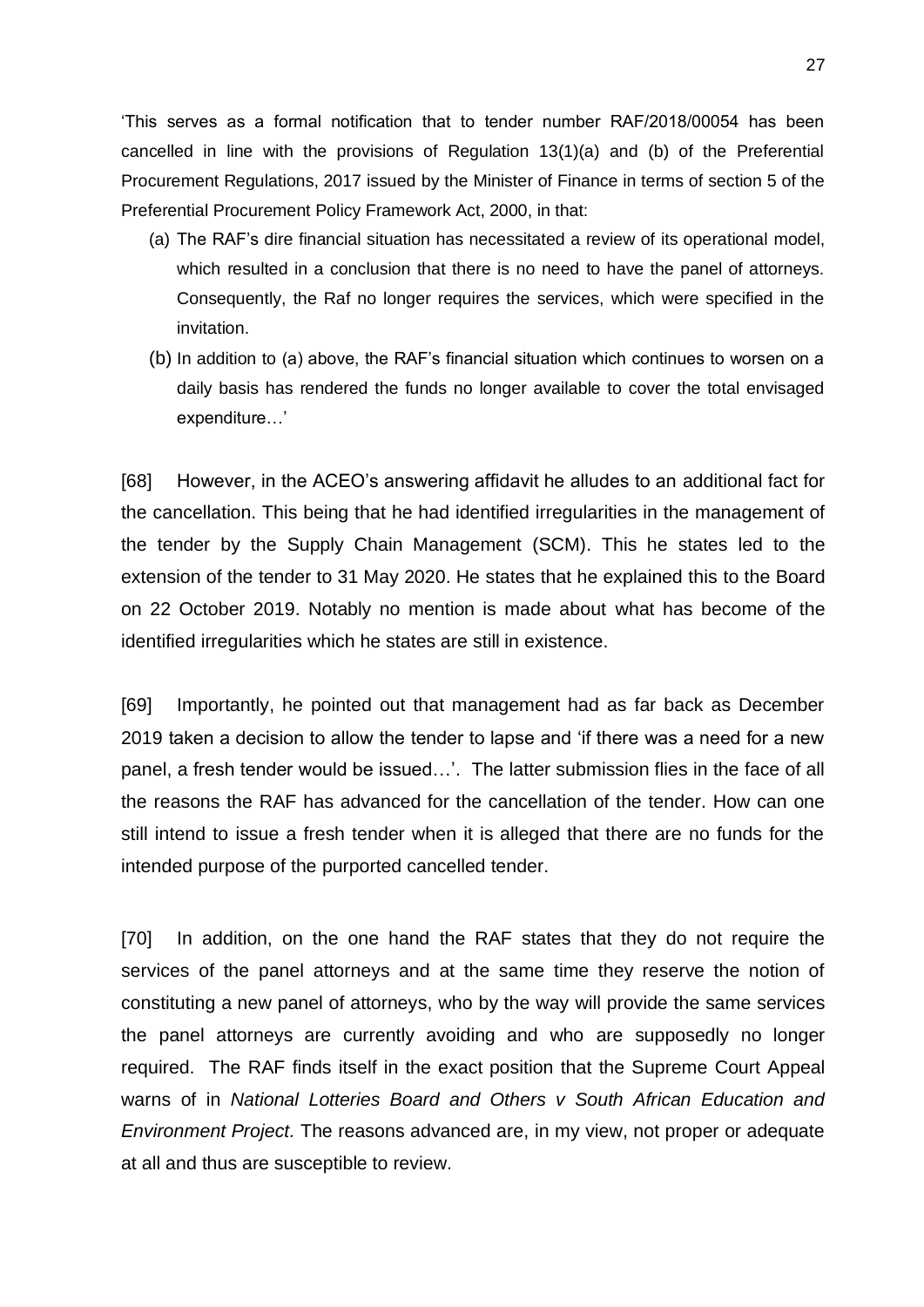[71] The additional reason advanced is clearly '*ex post facto* rationalisation of a bad decision'. It contradicts the former reasons advanced and nullifies them. *Maponya's* counsel argued that there can be no changed circumstance as a result of the RAF's financial situation. This is so, they say, because the fund has been in this financial situation of insolvency since 1981. I agree with this contention.

[72] There is also the matter of not requiring the services of panel attorneys. Though the RAF wants to do away with these services, they still want to employ new attorneys to assist under the auspices of the State Attorney's office and/ or outsource the very work that the panel attorneys are doing to their corporate attorneys. There is no logic in this scheme.

[73] No proper or adequate reasons have been advanced. This is clearly a case of rationalising a decision gone wrong.

# *Rationality of the RAF's decisions*

[74] I address this issue from the premise that my findings above are wrong, then my findings set out below on the rationality of the decisions should prevail. I have dealt with the decisions in detail above and I do not propose to repeat them.

[75] *Motau* eloquently points out that which constitutes a rationality review. Khampepe J states that:

'the principle of legality requires that every exercise of public power, including every executive act, be rational. For the exercise of public power to meet this standard, it must be rationally related to the purpose for which the power was given. It is established that the test for rationality is objective and distinct from that of reasonableness.<sup>'34</sup>

Simply put there has to be a 'sufficient connection between the means chosen and the objective sought to be achieved'.

<sup>34</sup> *Motau* at para 69.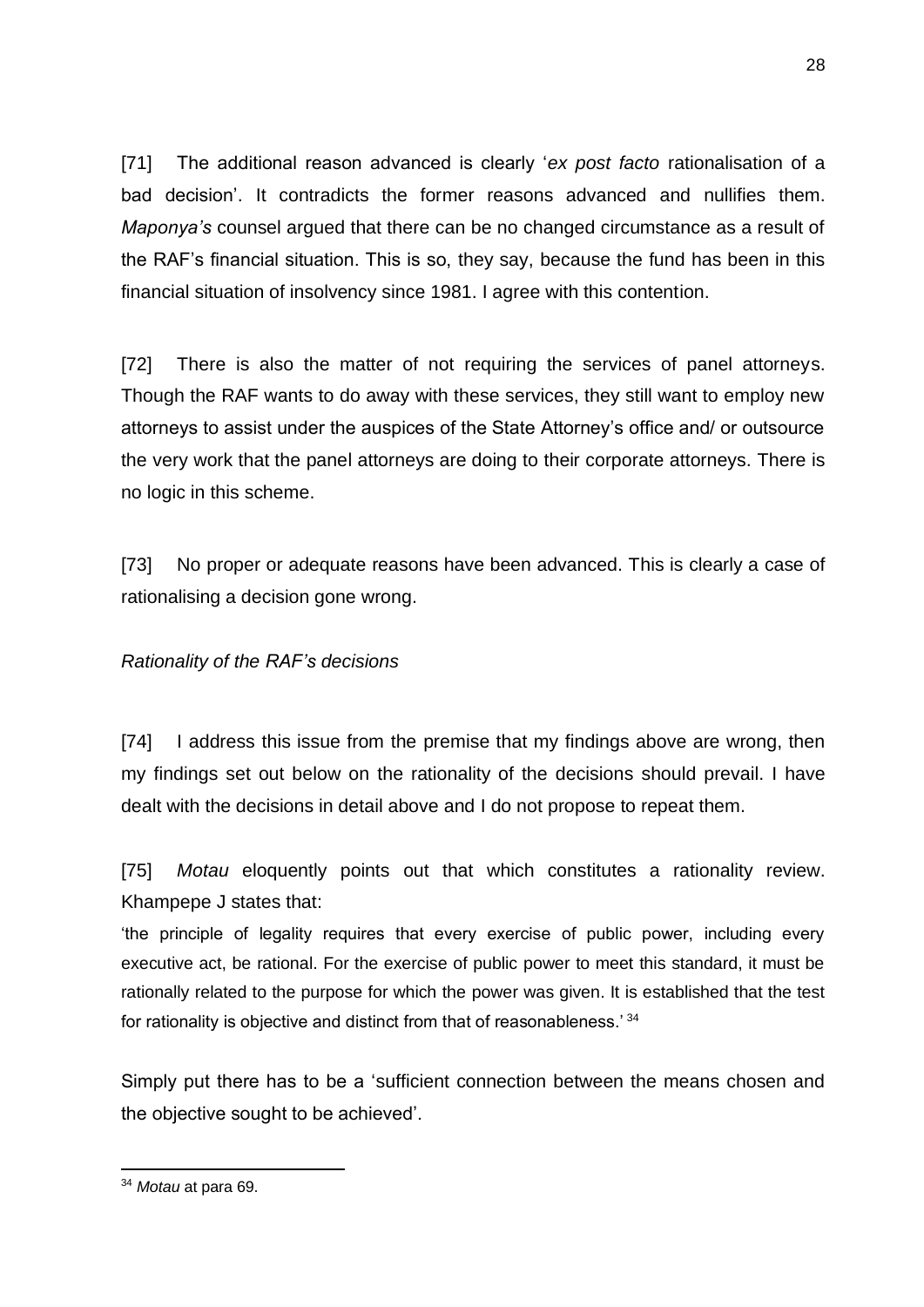[76] The RAF places reliance on the fact that the decisions taken were executive decisions. As such, they can only be declared invalid if there is no rational connection between the decision taken and the purpose for which it was intended. They further contend that the decisions (to cancel the tender and relinquish the panel attorneys) were predominately taken to save the RAF legal costs.

[77] They propose to do so by settling the majority of their matters already at court. If they fail, the matters will be transferred to mediation. The last resort would be to appoint new attorneys at the State Attorneys offices or the Solicitor General's offices to provide them with the services they would require from attorneys. Seemingly, according to the RAF the Minister of Justice and the Solicitor General have already agreed to this.<sup>35</sup>

[78] Consequently, they concede that they will require the service of attorneys from time to time. First price, is to seek the services from the office of the State attorney, which they propose to fund and capacitate, as they will employ new attorneys. If necessary, they may invoke regulation 16A.6.6 and utilise their corporate attorneys to perform the functions of the panel attorneys.

[79] I need to point out that the RAF is not precluded nor has it ever been precluded from settling claims directly with the claimant's or plaintiff's attorney. This is before summons is issued within 120 days from the lodgement of the claim. No attorneys are necessary during this period. Thus, there is no costs incurred towards the panel attorneys. Once summons is issued and if settlement endeavours have failed there are two options, either defend the action or face default judgment. It is at this stage that the panel attorneys are instructed, as and when required by the RAF. The decision lies with the RAF and they are not forced to instruct attorneys as per the SLA. Due to the litigious nature of these cases the necessity of an attorney for representation purposes does not go away, whether it is the State Attorney's offices, the corporate attorneys, the Solicitor General's offices or the panel attorneys.

<sup>&</sup>lt;sup>35</sup> Para 77 of the RAF's Heads at page 008-195.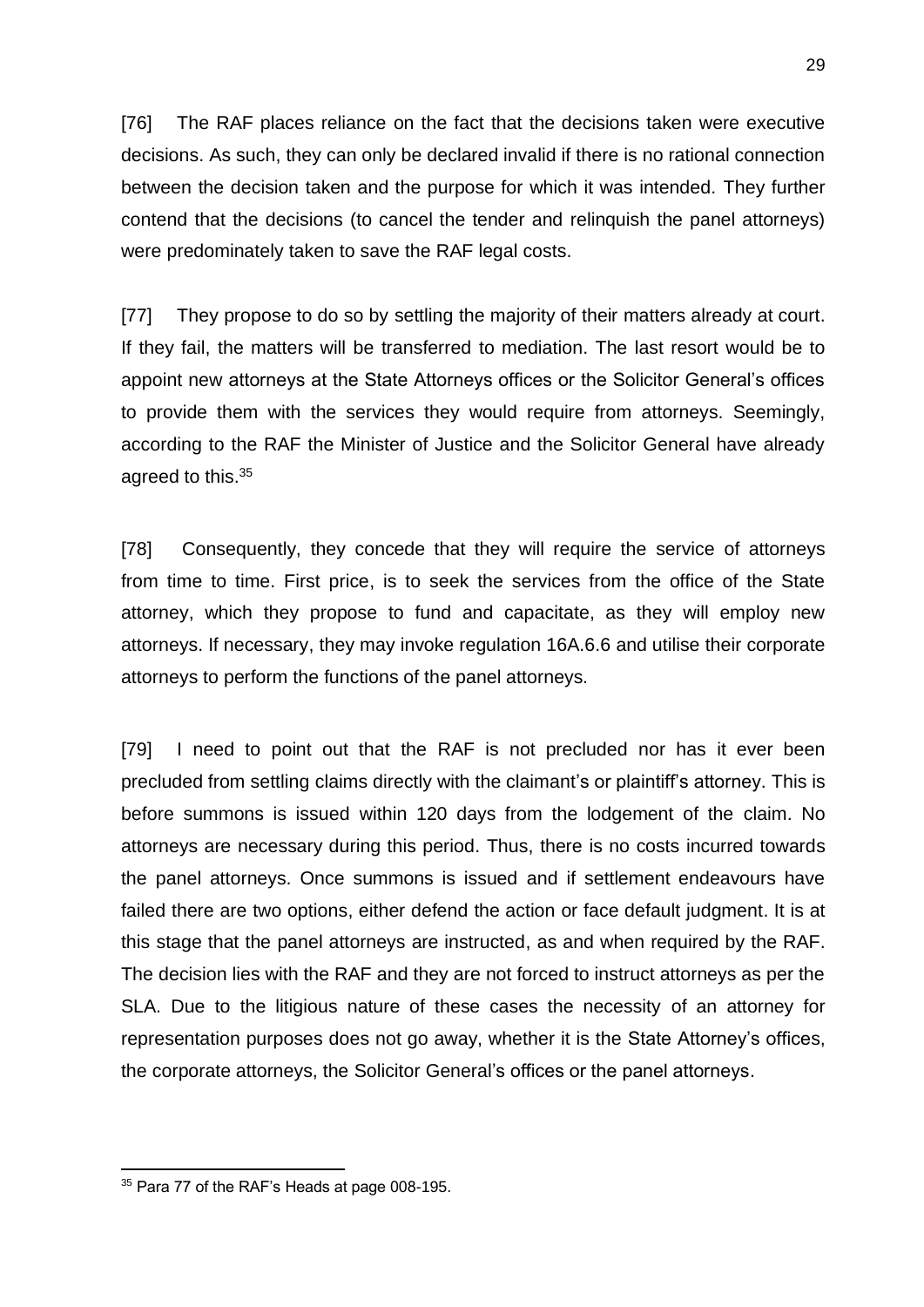[80] The conundrum that the RAF finds itself in is that they cannot cancel the panel attorneys mandate and replace them with other attorneys funded by them, to perform the same function of the panel attorneys. This contradicts the reason advanced that the service of attorneys is no longer required as they wish to save legal costs. The RAF will still be paying for attorneys, which they are currently doing with the panel attorneys.

[81] Auxiliary, to the above, they contend that issues of fraud and corruption mitigated their decisions. This contention was advanced *ex post facto.* The problem they face is that they have conceded that the fraud and corruption is not with all the attorneys. It therefore cannot be justified and rational that all the attorneys are penalized. As demonstrated by the various cases referred in the papers before me. The fraud and corruption does not only fall at the feet of the attorneys, but involves RAF staff, the medical profession, the ambulance emergency sector and the South African Police force. To mention but a few. The net covering the fraud and corruption issue at the RAF is very wide.

[82] For the reasons set out above the RAF has failed to demonstrate the rationality of the decisions it has taken.

#### *Just and equitable*

[83] In approaching this issue I am guided by the *dicta* in *Economic Freedom Fighters and Others v The Speaker of the National Assembly and Another* sets out below:

'[210] However, this Court's remedial power is not limited to declarations of invalidity. It is much wider. Without any restrictions or conditions, section 172(1) (b) empowers courts to make any order that is just and equitable. In *Hoërskool Ermelo* the Court said about a just and equitable remedy: "The power to make such an order derives from section 172(1) (b) of the Constitution. First, section 172(1)(a) requires a court, when deciding a constitutional matter within its power, to declare any law or conduct that is inconsistent with the Constitution invalid to the extent of its inconsistency. Section 172(1) (b) of the Constitution provides that when this Court decides a constitutional matter within its power it 'may make any order that is just and equitable'. The litmus test will be whether considerations of justice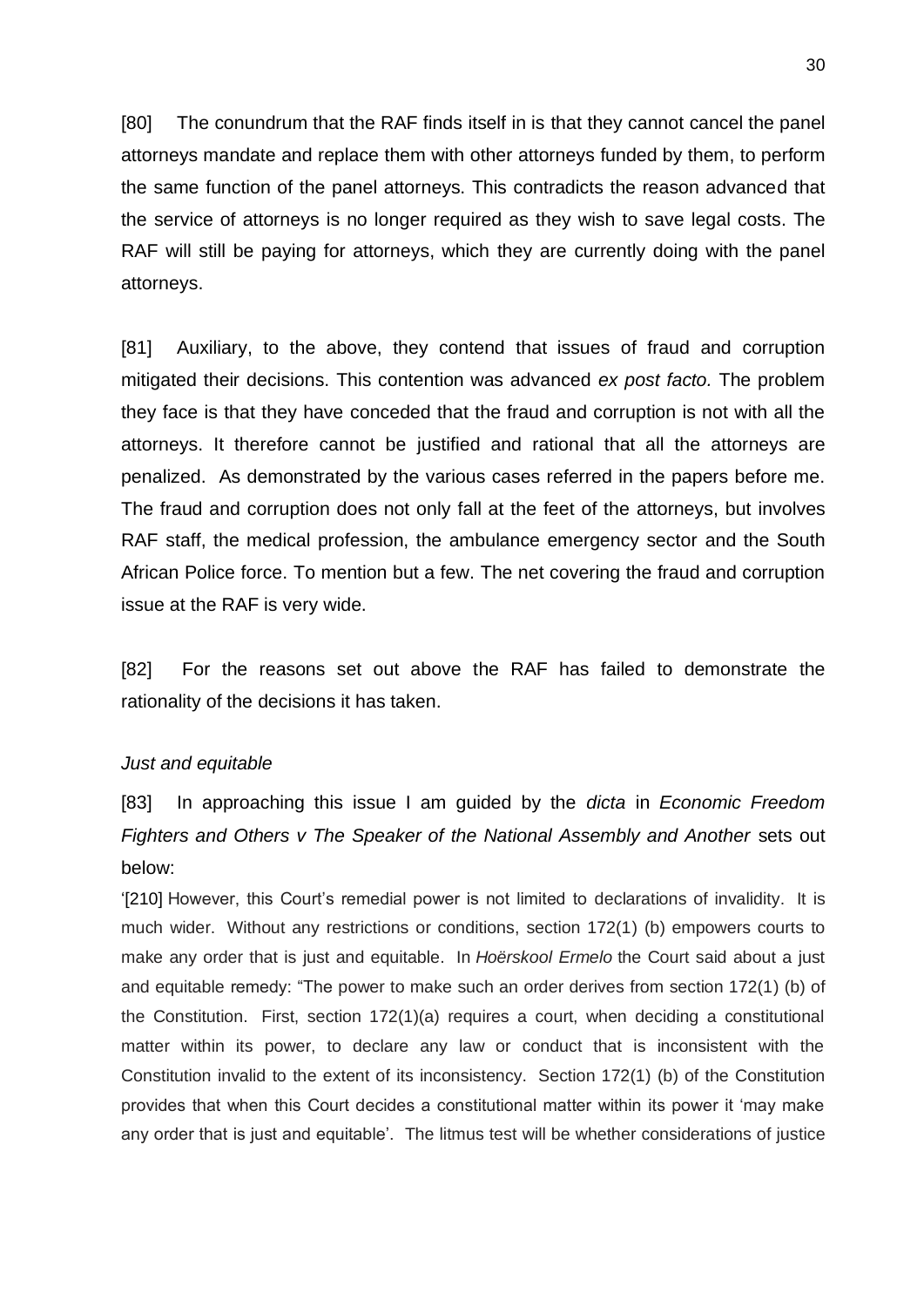and equity in a particular case dictate that the order be made. In other words, the order must be fair and just within the context of a particular dispute."

[211] The power to grant a just and equitable order is so wide and flexible that it allows courts to formulate an order that does not follow prayers in the notice of motion or some other pleading. This power enables courts to address the real dispute between the parties by requiring them to take steps aimed at making their conduct to be consistent with the Constitution. In *Hoërskool Ermelo* Moseneke DCJ declared: "A just and equitable order may be made even in instances where the outcome of a constitutional dispute does not hinge on constitutional invalidity of legislation or conduct. This ample and flexible remedial jurisdiction in constitutional disputes permits a court to forge an order that would place substance above mere form by identifying the actual underlying dispute between the parties and by requiring the parties to take steps directed at resolving the dispute in a manner consistent with constitutional requirements. In several cases, this Court has found it fair to fashion orders to facilitate a substantive resolution of the underlying dispute between the parties. Sometimes orders of this class have taken the form of structural interdicts or supervisory orders. This approach is valuable and advances constitutional justice particularly by ensuring that the parties themselves become part of the solution."<sup>36</sup> [My emphasis]

[84] In the circumstances of this case, I find it necessary to apply section 172(1) (b) of the Constitution. The RAF requires a period to reconsider its position for the sake of the general public of South Africa. Nothing precludes the RAF from implementing its proposed strategic plan in a manner that accords with legality. The facts of this case permit this court to resort to imposing an order not sort by the parties, in order to ensure just and equitability in the circumstances that prevail.

[85] This is an exceptional case and a constitutional crisis looms. This could have grave effect for claimants and thus it must be averted to protect their rights. The RAF is the only institution responsible to compensate victims of motor vehicle related accidents and the RAF has a social responsibility to continue doing so in a legally accepted manner. Unfortunately, the court has to intervene to protect the general public of South Africa as their rights in terms of the Constitution are being threatened<sup>37</sup>. The court cannot sit back supine whilst the RAF is finding its feet at the behest of eroding the Constitutional rights of public at large. The status *quo* has to

<sup>36</sup> *Economic Freedom Fighters and Others v The Speaker of the National Assembly and Another* 2018 (2) SA 571 (CC) at para 210-211.

<sup>37</sup> *Black Sash Trust v Minister of Social Development and Others* 2017 (3) SA 335 (CC).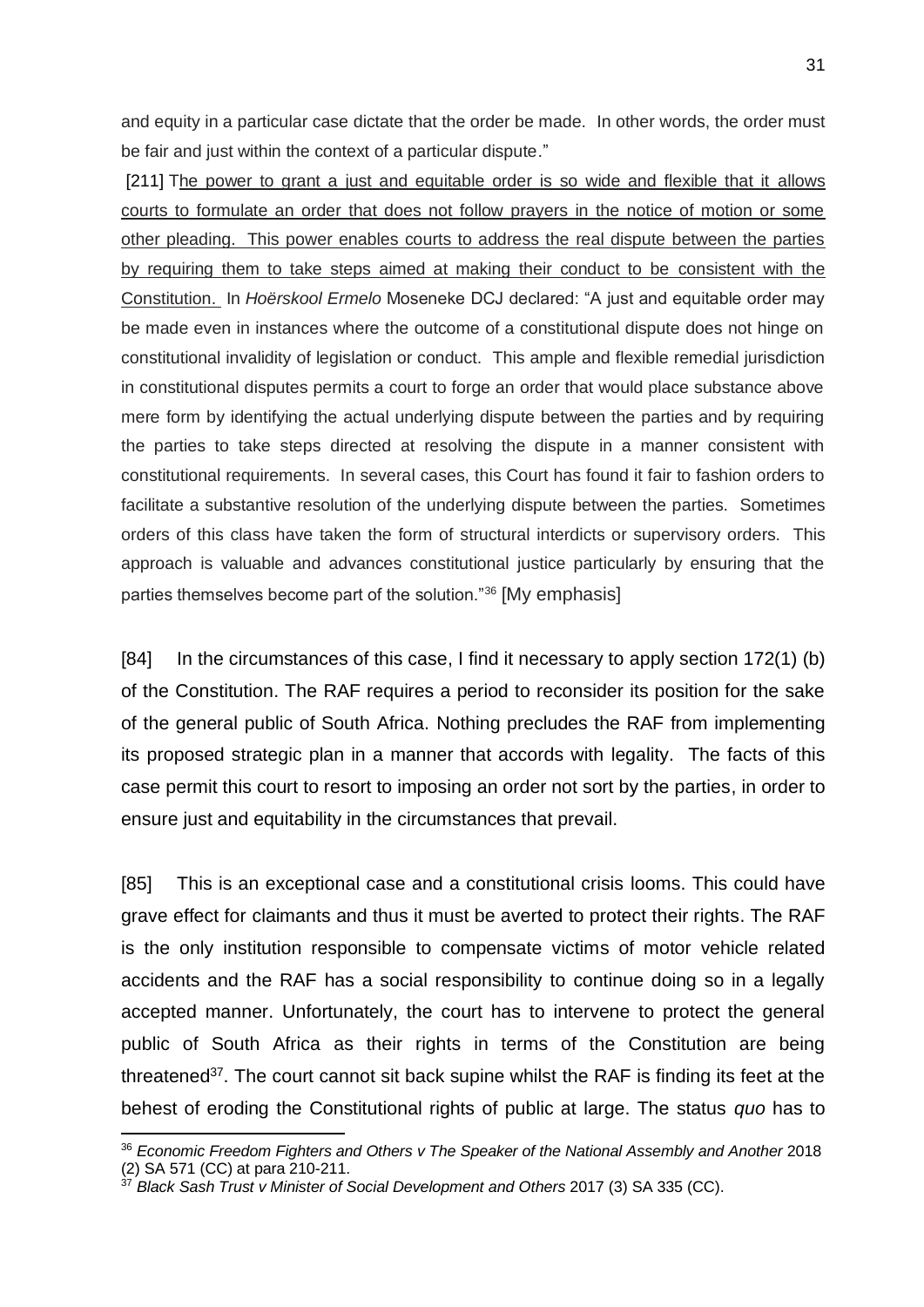prevail to allow all parties to reach an amical just and equitable solution to protect the rights of the South African public.

[86] It is therefore necessary to retain the status *quo* for at least six (6) months with the panel attorneys present contractual relationship. This will enable the RAF to reconsider its position and retain the social responsibility net in place protecting the public.

# **Costs**

[87] All the parties, in my view, were a party to the adjournment of the 21 April 2020 and added to this was the Covid-19 pandemic with the lockdown in place. In the three reviews the respondents are to pay the reasonable taxed costs of the applicants on a party and party scale. Such costs to include two counsel where so employed.

## **Order**

[88] Consequently, the following order is made:

1. The forms, service and time period prescribed by the Uniform Rules of Court are dispensed with and the applications are heard as one of urgency in terms of Rule 6(12) of the Uniform Rules of Court.

2. The Intervening Party is joined as the Fourth Applicant in the *FourieFismer* review application.

3. The panel attorneys on the RAF's panel as at the date of the launch of the *FourieFismer* review application shall continue to serve on the RAF panel of attorneys.

4. The RAF shall fulfil all of its obligations to such attorneys in terms of the existing Service Level Agreement.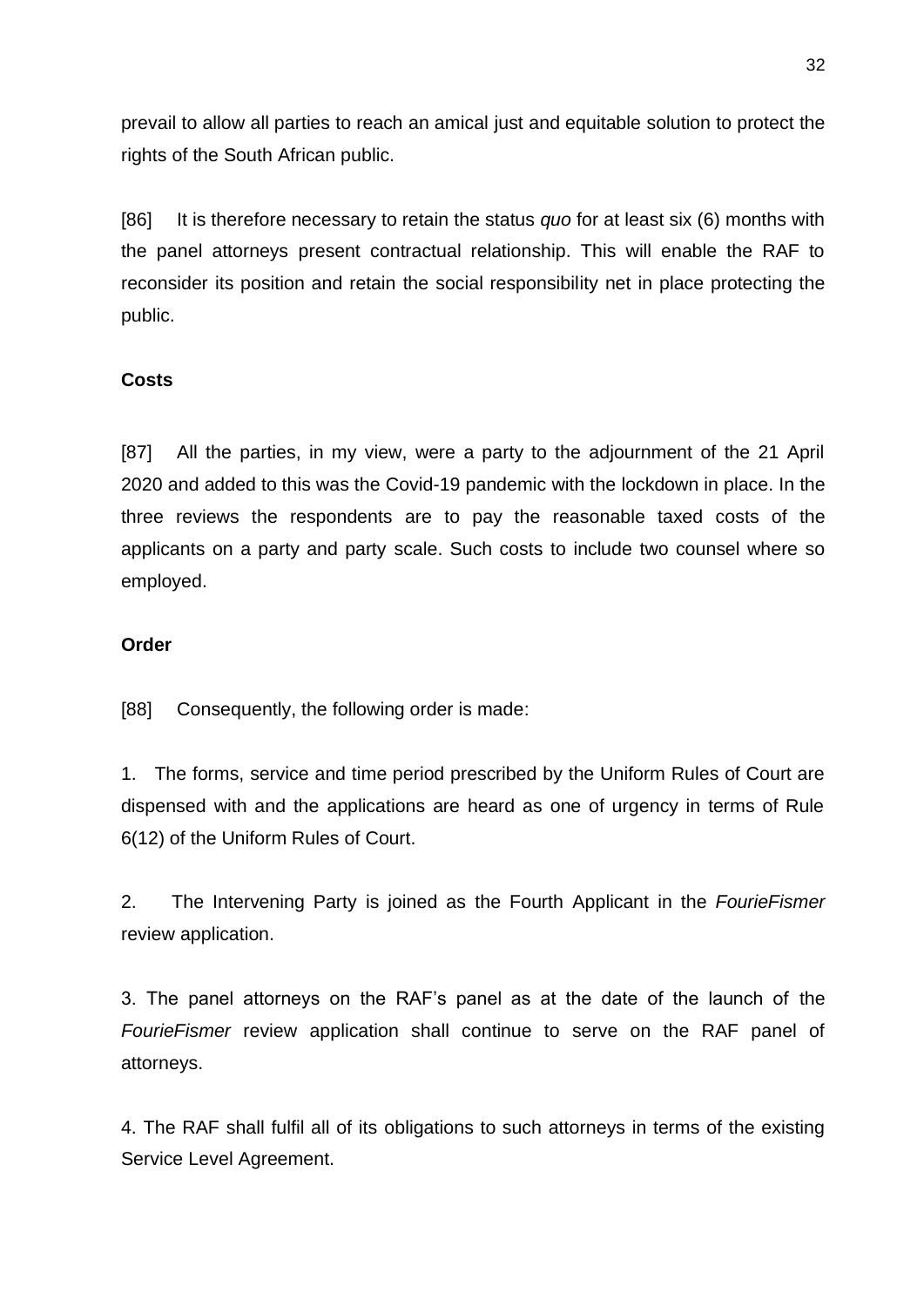5. This order shall operate for a period of six (6) months from this order.

6. The Respondents are ordered to pay the costs of the review applications on a party and party scale, jointly and severally.

7. Such costs are to include the costs of two counsel for each legal team where so employed.

> *Electronically signed*  **W Hughes Judge of the Gauteng High Court, Pretoria**

# APPEARANCES:

| For the 1st Applicant: Adv. Labuschagne Sc |
|--------------------------------------------|
| Adv. Mabuza                                |

For the 2nd Applicant: Adv. Budlender Adv. Mitchell

For Mabunda Inc: Adv. Mukhari Sc Adv. Lithole

For Maponya Inc: Adv. Ferreira Adv. Harding

For Diale Mogashoa: Adv. Tsatsawane Adv. Tisani

For the 1st Amicus: Adv. Solomon Sc Adv. Williams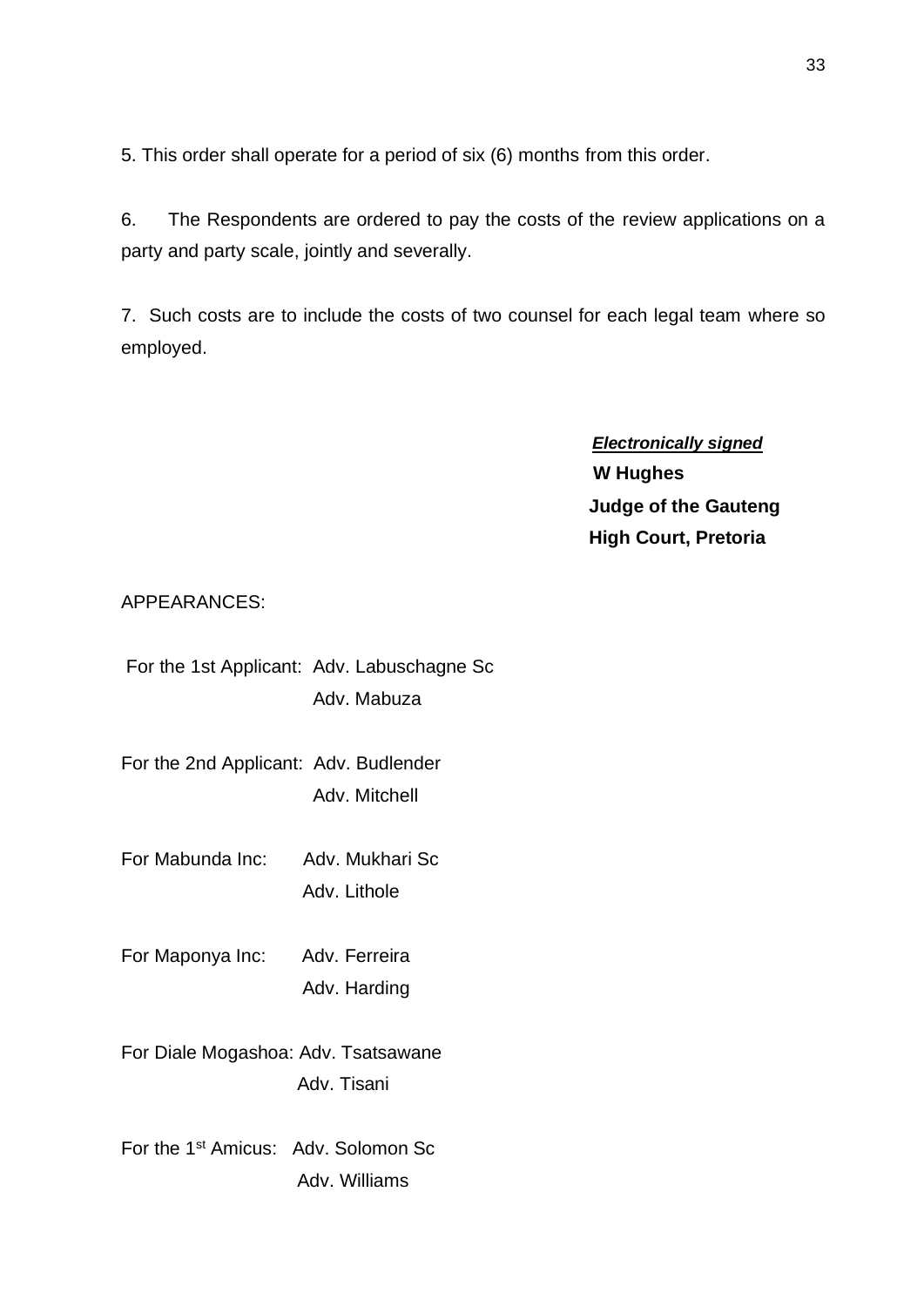For the 2nd Amicus: Adv. Norman Sc Adv. Magano

For the 1st Respondents: Adv. Moroka Sc Adv. Mojapelo

For the Minister: Adv. Mphaga Sc Adv. Magagane

For the RAF: Adv. Motepe Sc Adv. Vimbi Adv. Manganye

For the Applicants: Adv. Mukhari Sc Adv. Lithole

For the 91st Respondent: Adv. Labuschagne Sc Adv. Mabuza

For the 57th & 108th Respondent: Adv. Willis Adv. Khwela

For the 15th & 156th Respondents: Adv. Bester Adv. Sethaba

For the 7th & 141th Respondents: Adv. Adam

For the 65th & 132nd Respondents: Adv. Notshe Sc

For the 44th,46th ,48th ,68th ,73rd ,77th,84th,85th , 117th ,136th ,147th,150th: Adv. Jacobs